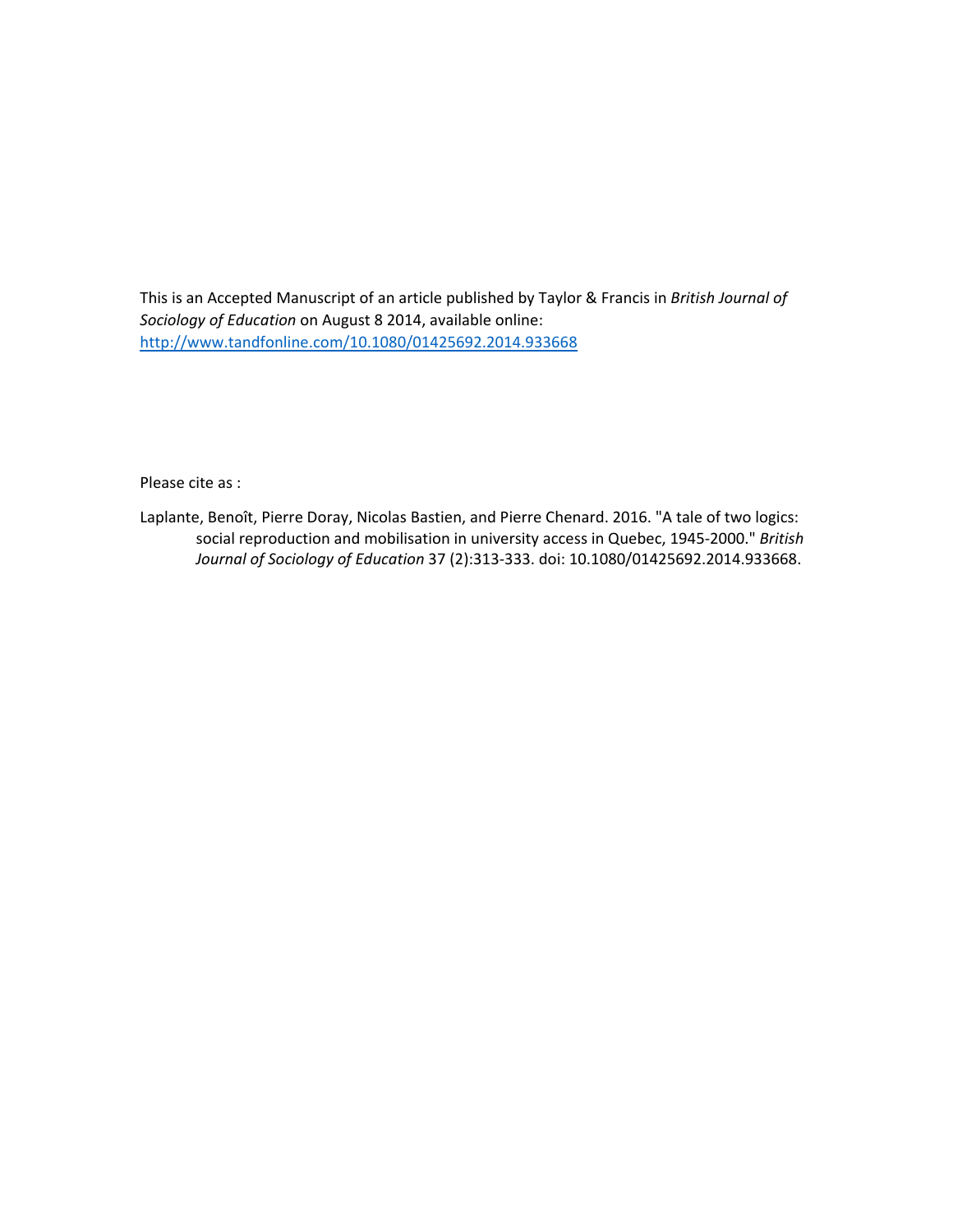# **A tale of two logics: social reproduction and mobilisation in university access in**

## **Quebec, 1945–2000**

Benoît Laplante Centre Urbanisation Culture Société Institut national de la recherche scientifique Montréal, Québec, Canada

Pierre Doray Département de sociologie Université du Québec à Montréal Montréal, Québec, Canada

Nicolas Bastien Centre interuniversitaire de recherche sur la science et la technologie Université du Québec à Montréal Montréal, Québec, Canada

Pierre Chenard Faculté des sciences de l'éducation Université de Montréal Montreal, Quebec, Canada

## **Abstract**

The 2012 Quebec students' protests against university tuition fees fostered a debate on access to higher education in Quebec, and specifically on the Quebec 'educational lag'. Using census data, we show that degree-holding is the same among Quebec French-speaking and Ontario English-speaking populations. Using event history analysis, we show that, during the second half of the twentieth century, university access increased at a different rhythm in each province and, within each province, within socio-linguistic groups. Quebec current education policy should not focus on the 'educational lag', which past policies have helped make up for, but on inequality in university access.

## **Keywords**

Quebec (province); social reproduction; cultural capital; educational mobility; educational trends; immigration

This is a postprint version. Please cite the published article: Benoît Laplante, Pierre Doray, Nicolas Bastien and Pierre Chenard. "A tale of two logics: social reproduction and mobilisation in university access in Quebec, 1945–2000". *British Journal of Sociology of Education* 37(2): 313-333. doi: 10.1080/01425692.2014.933668.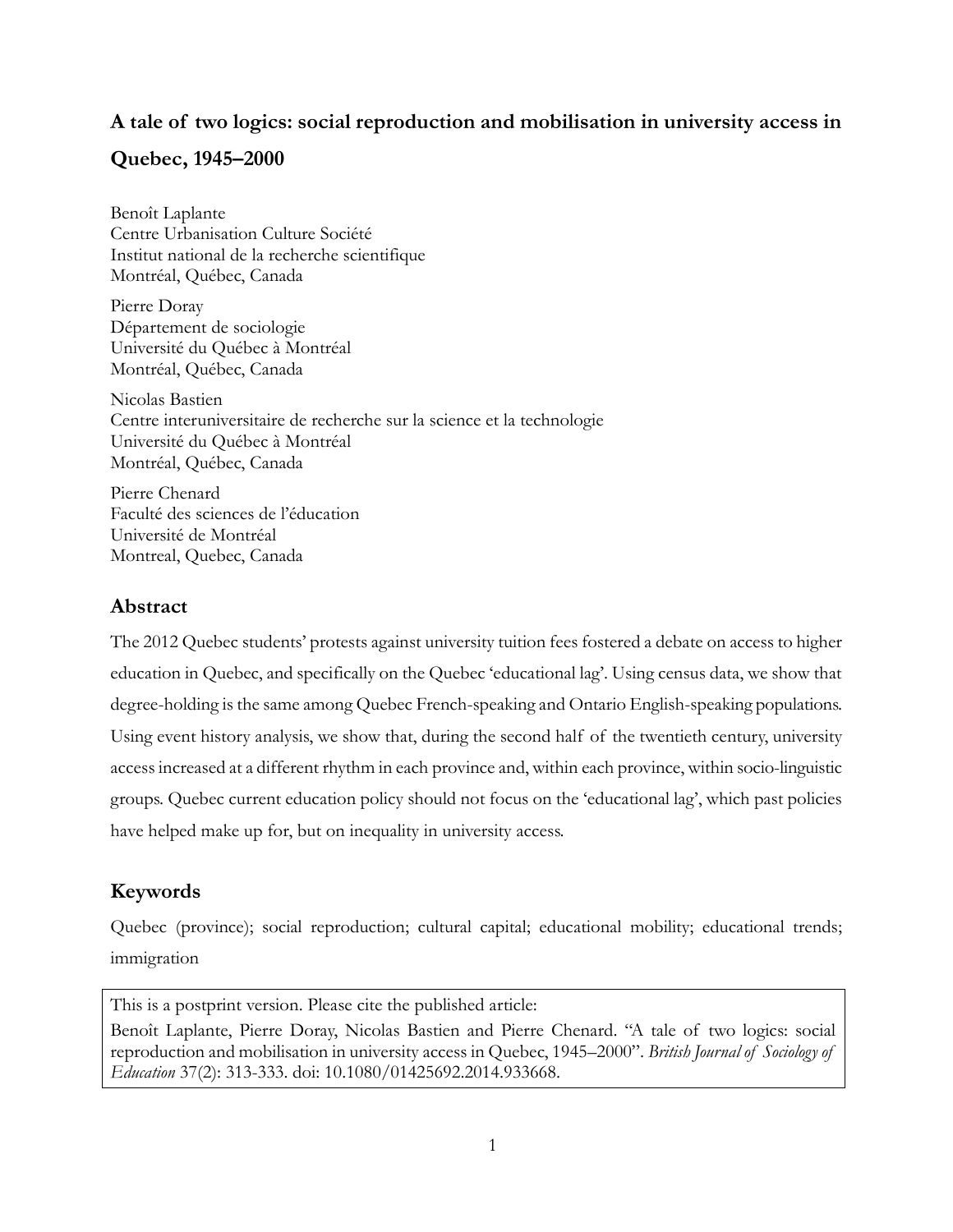### **Introduction**

In early 2012, Quebec students massively mobilised against the provincial government imposition of a 75% university tuition fee increase. The pressure led the Premier to announce an early general election in September. The governing Quebec Liberal Party was defeated and replaced by the Parti Québécois, which revoked the increase and, in February 2013, held a series of public hearings on higher education. These focused on the issues raised by the student movement: tuition fees, accessibility, retention and persistence, quality of higher education, as well as university funding, governance and accountability.

The conflict and the hearings revived discussions on a common preconception about education in Quebec, the so-called 'educational lag', as well as on the effects of social origin and fees on university attendance. Some stressed that Quebec was still 'lagging' behind neighbouring Ontario because, after decades of reform, the proportion of the adult population that holds a university degree is still less in Quebec than in Ontario. Others reiterated that fees have no effect on attendance, using Ontario as evidence, where tuition fees have been much higher than in Quebec for several years but where the proportion of degree-holders is higher.

One cannot determine whether the adult population of Quebec is currently less educated than that of Ontario solely by comparing raw percentages. Some people attend university outside the province in which they reside, while others leave the province in which they were born and educated. Internal migration blurs the relation between the proportion of university degree-holders in a province and that province's education policy and education system. In Canada, however, immigration is a more important factor. Canadian immigration policy favours university graduates. Consequently, many degree-holding Canadians never attended university in Canada. Furthermore, research shows that children of immigrant families are strongly encouraged by their parents to attend university. Thus, the proportion of the population of a province that holds a university degree depends, in part, on the selection policy of immigrants and on social reproduction among immigrants. In Ontario, where more than one-quarter of the population is foreign-born, the proportion of degree-holders depends to a large extent on immigration, more than in Quebec where the proportion of the foreign-born population is lower. In both provinces, tuition fees, as well as the proportion of youth cohorts attending university, have increased over the years, making it very difficult to estimate the effect of tuition fees on enrolment. In addition, attendance varies according to social origin, and the effect of tuition may vary according to social origin. Because of the composition of its population, it is likely that tuition fees play a greater role in Quebec than in Ontario.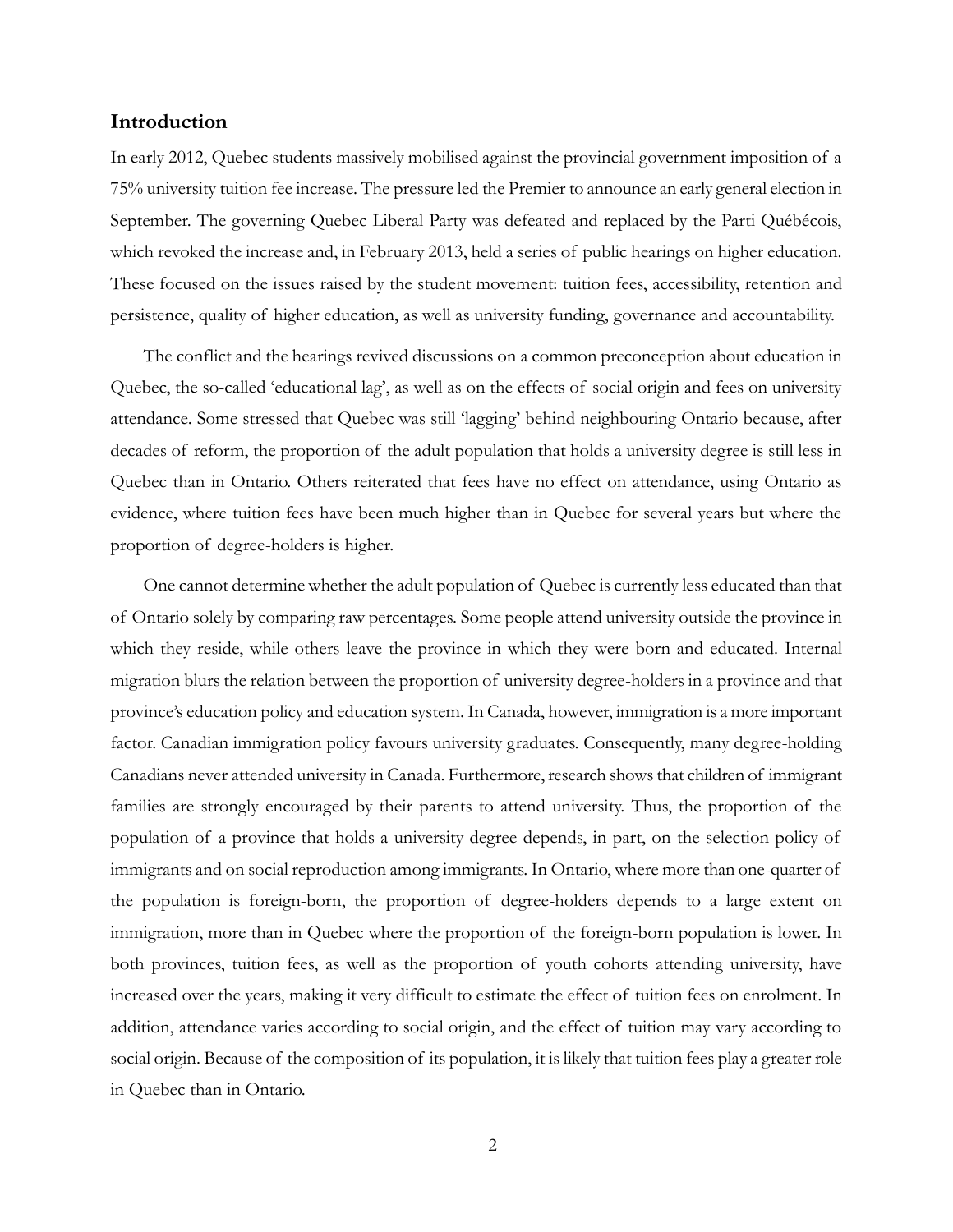The 'educational lag', the extent of immigration and the effect of tuition fees on enrolment constitute an intricate set of questions. Depending on the answers, research will support one of several competing views on the appropriate higher education policy goal and measures. If the Quebec Frenchspeaking majority is truly less educated than the Ontario English-speaking majority, the longstanding policy of favouring university enrolment through public funding and low fees will be deemed a failure and pressure will grow to increase fees. If the Quebec French-speaking majority is as educated as the Ontario English-speaking majority but is still less educated than the Quebec English-speaking minority, the 'lag' between the two provinces will become a 'gap' between groups defined by class and language. Public funding and low fees will have succeeded in putting the Quebec French-speaking majority on a par with the Ontario English-speaking majority, and the remaining difference between French-speakers and English-speakers within Quebec will be a direct consequence of the concentration of the Englishspeaking population within the upper class.

From a theoretical perspective, looking into the current Quebec political debate over postsecondary education involves studying a case in which the logic of social reproduction combines with that of mobilisation. The current situation emerged over a period in which elites increased their investment in their children's education, and social groups, notably women and French- speaking Quebeckers, mobilised to access postsecondary education. The current debate, which is basically about public funding of university education, highlights recent changes in some groups' strategies.

Similar differences and debates occur in other countries where education is not controlled by the central government. The example of Scotland not raising tuition fees when England does immediately comes to mind. Members of the European Union have different policies on these matters. Our approach — longitudinal, biographical, generational and comparative — could be of interest for research on comparative education policies. In particular, it could be used in countries where the Gender and Generation Program surveys are conducted. We provide an overview of our two key concepts, social reproduction and mobilisation, as well as some background on higher education and its transformation over the second half of the twentieth century in Quebec and Ontario. We look at the evolution of enrolment and the enrolment rate, and at the current proportion of the Ontario and Quebec population holding a university degree. Unlike most studies, we examine this proportion within selected social groups to highlight the relation between degree-holding and social structure in each province. In our core analysis, we focus on the evolution, across cohorts, of the effects of social origin on enrolment within a selection of social groups in Ontario and Quebec.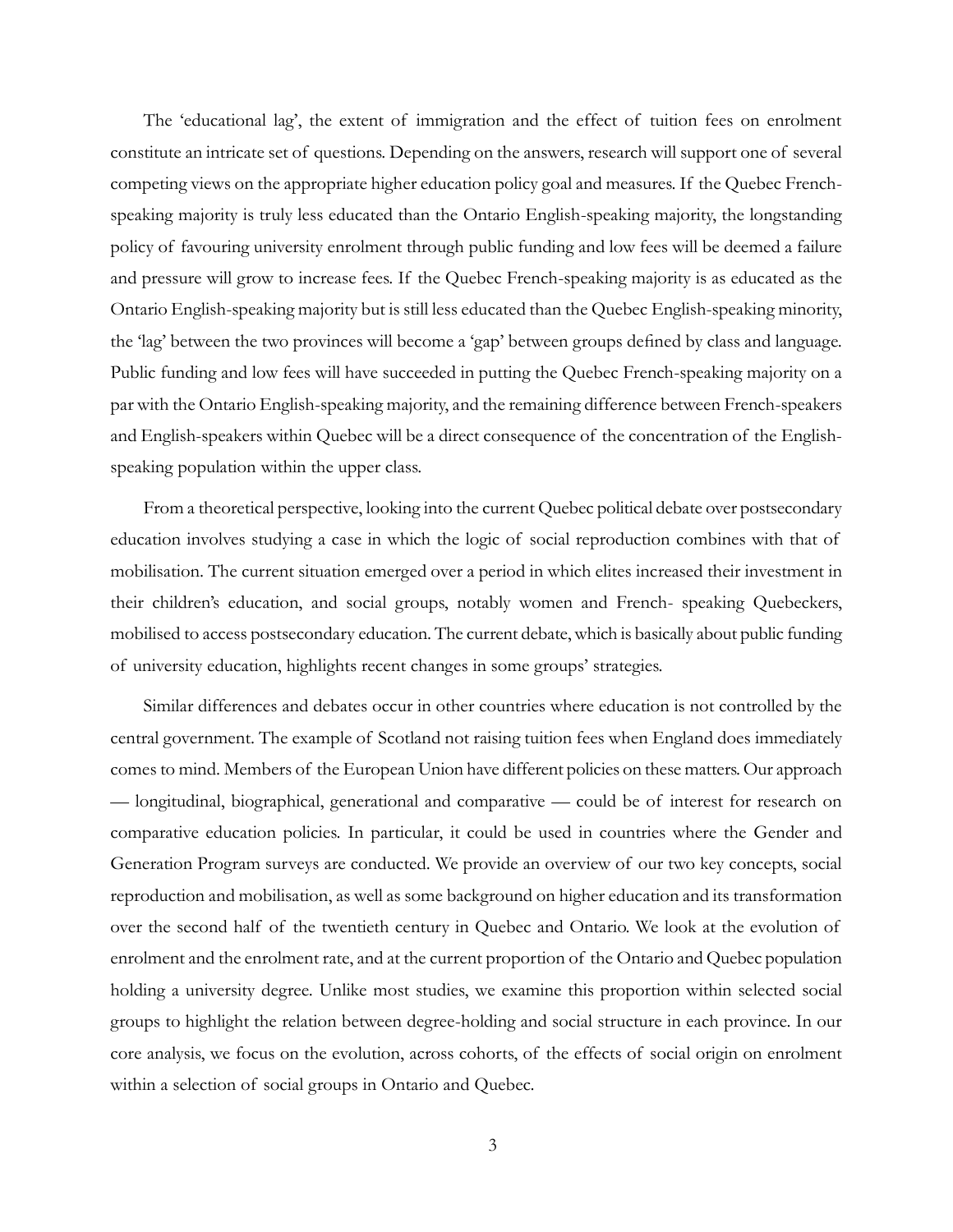#### **The two logics: reproduction and mobilisation in higher education**

The role of education in social reproduction is closely associated with the work of Bourdieu. From one generation to the next, individuals tend to end up in social positions equivalent to that of their parents. This transmission process is linked to the unequal distribution of family cultural, social and economic capital (Bourdieu 1984, 1990). Reproduction strategies change over time. Some fractions of the dominant classes have added schooling to their repertoire of reproductive strategies, thereby adding the conversion of economic capital into educational capital to the traditional use of networks and transmission of the economic capital itself (Bourdieu, Boltanski, and Saint-Martin 1973; Bourdieu 1998). As a consequence of this strategic use of education, schooling paths vary across classes or fractions of classes (Willis 1979; Reay 1998; Smyth and Bank 2012).

Research on the role of education in social reproduction focused first on social classes, but was extended to consider its role in the perpetuation of other dimensions of the social hierarchy, especially gender and ethnicity. Women's studies pointed out that the enrolment of women in postsecondary education, until recently lower than that of men, was an aspect of the domi- nation to which they were subject (Descarries 1980; Arnot and Weiner 1987; Dumais 2002). In the USA, studies focused on the limited access of African-Americans and Latinos to higher education; and in France, they focused on the limited access of those of North African descent. In Quebec, where the French-speaking majority still attends university less than the English-speaking minority and where gender relations have been and are still changing, making sense of the role of education in social reproduction requires consideration of class, gender and ethnicity (Dandurand, Fournier, and Bernier 1980; Dandurand 1986, 1991).

Social reproduction explains how education is used by actors from higher positions to maintain and transmit their position, but not why or how enrolment in higher education has increased across classes, gender and ethnic groups since the beginning of the twentieth century. Bowles and Gintis (1976) view this increase as a consequence of a change in the needs of capitalistic production. Bourdieu (1974) interprets the increase as a form of inflation caused by the determination of the upper classes to maintain their distance from the other classes once they start investing in education. These interpretations are worthwhile, but fall short of explaining why, at some point, actors from lower social positions have increased aspirations for higher education (Clark 1960; Bélanger 1986).

Such changes in aspiration have been interpreted as instances of mobilisation; that is, investment in schooling by actors from lower social strata either to move across positions or as a means of reducing across-group inequality. Mobilisation for better schooling and increased access to higher education may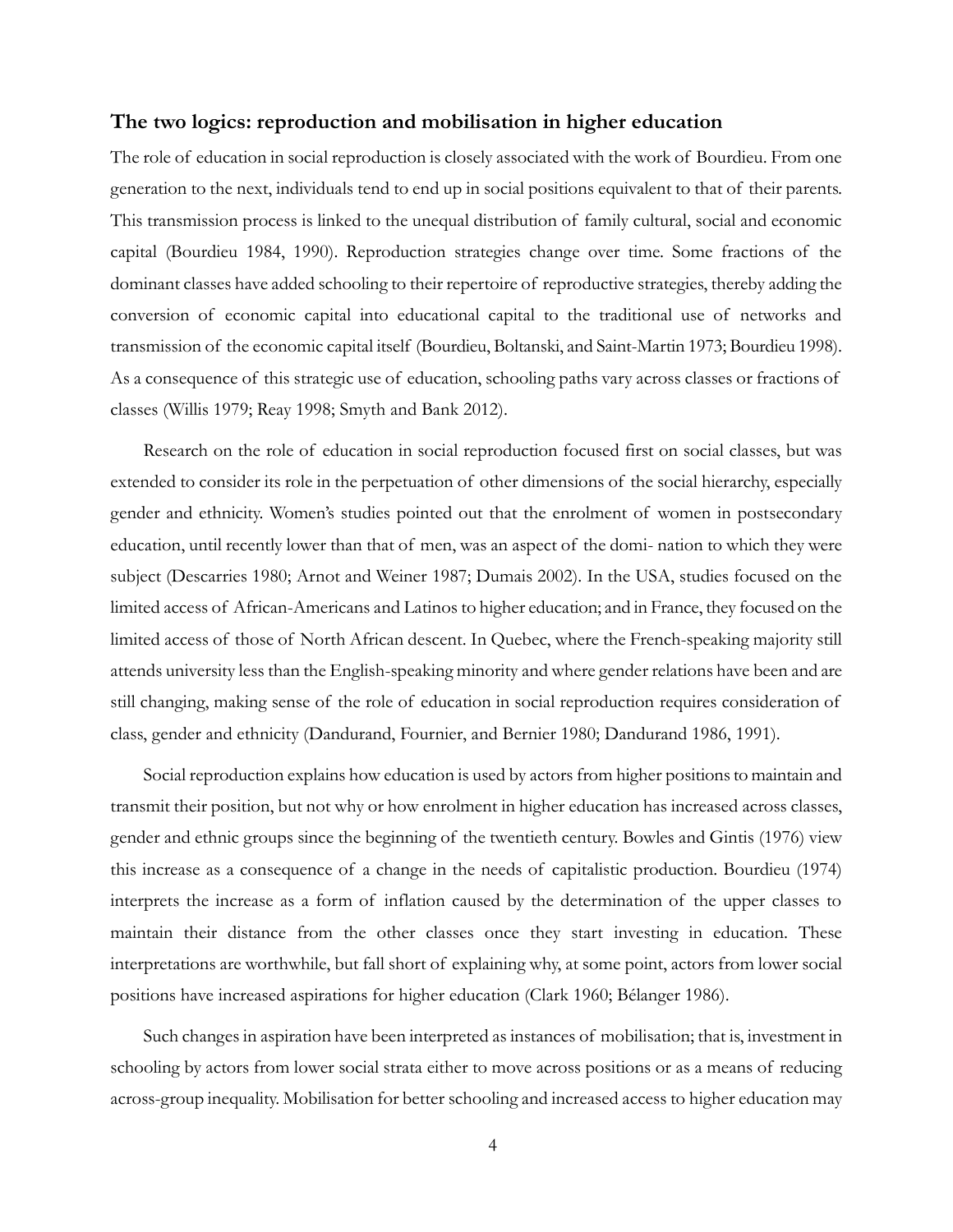be a form of collective or political action, much like the Langevin-Wallon Plan in France in the late 1940s, the American civil rights movement in the1960s, Quebec's education reform of the late 1960s and early 1970s, and women's struggle for equal access to higher education during much of the twentieth century. The mobilisation for education in France and in Quebec led to the expansion of the education system to accommodate the growing number of students. Mobilisation may also be a strategy favoured by families from some groups, but in an individualistic fashion. This may be the case for immigrants who invest heavily in their children's education as a means of positioning them in the upper class of their new country (Terrail 1990; Lahire 1998, 2002; Zéroulou 1988).

### **Higher education and society in Quebec and Ontario**

Canada is a federation, and education falls under provincial jurisdiction. Each province has its own education system and policies, and these have changed over time in different ways and at a different pace.

In 1945 the Ontario postsecondary landscape consisted of three universities, several private colleges, and a few institutes specialised in technical or professional training. The expansion of the economy during the post-war period created a high demand for skilled labour and, in the late 1950s evidence of the public need and desire for the expansion of higher education was coming from all directions (Jones 1997). Starting in the 1960s, the provincial government established several new universities. By 1963 Ontario had 14 universities and undergraduate enrolment reached 35,000 (Monahan 2004; Clark et al. 2009).

In 1965 the Government of Ontario established a province-wide network of non-university postsecondary education institutions, the Colleges of Applied Arts and Technology (CAAT). The CAAT were designed as a distinct postsecondary education system clearly separated from universities. They provide a wide range of technical and vocational training programmes and they support apprenticeship programmes (Jones 1997). Nineteen CAAT were operating by 1967. In 1970, these colleges enrolled more than 35,000 students in full-time programmes (Vision 2000 Steering Committee 1990).

From 1944 to 1960 Quebec was led by a conservative government that resisted the kind of modernisation in education and, more generally, in public administration that was occurring at that time in much of the western world. By the end of the 1950s, the Quebec postsecondary education landscape was similar to that of Ontario in 1945. However, the Liberal government elected in 1960 promoted change. It set up a royal commission to investigate education in the province. The commission advocated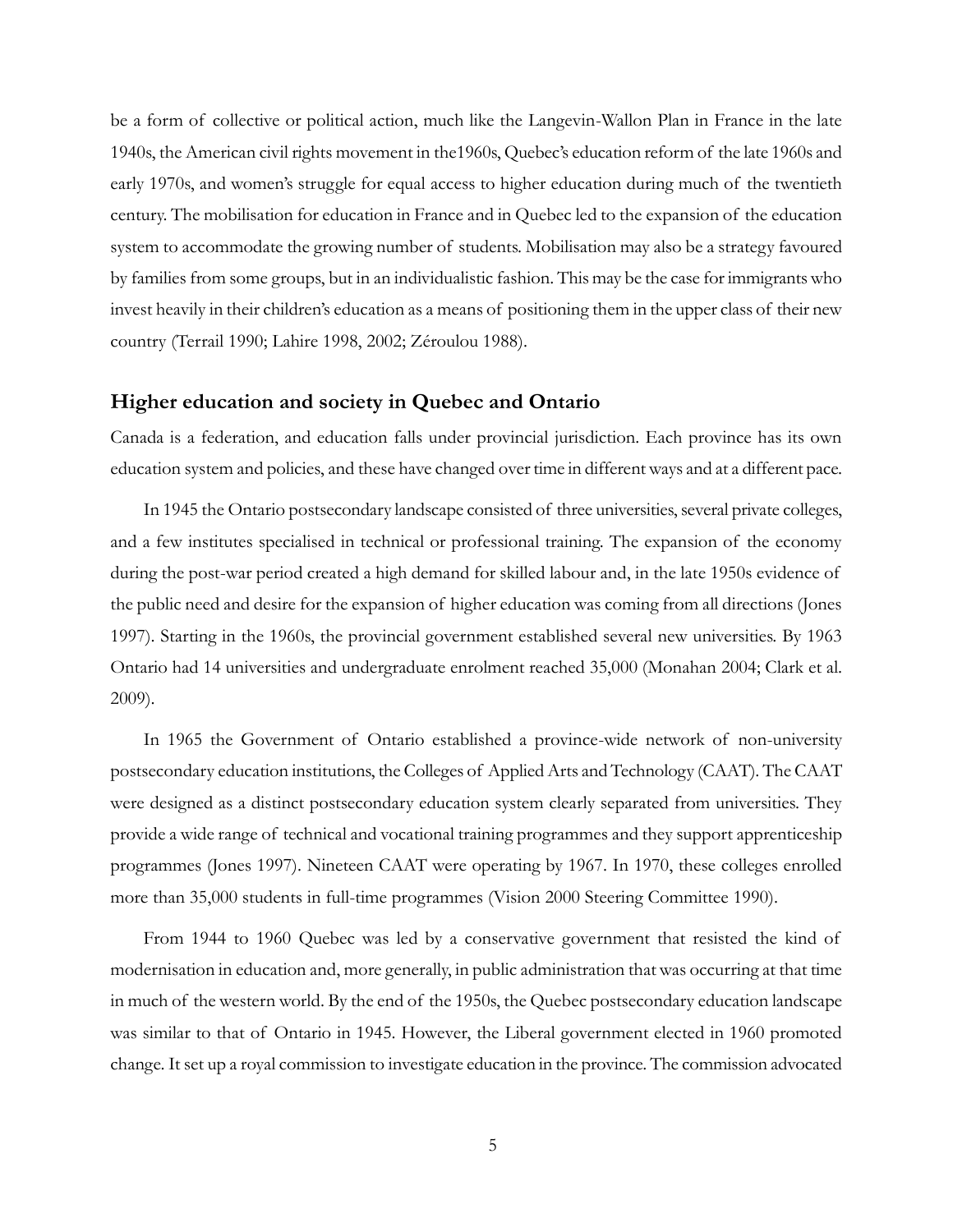a complete reform of the education system. Most of the commission's recommendations were implemented before the end of the 1960s.

The reform aimed at the social, geographical and demographic democratisation of education, as well as modernisation of the curriculum, and was supported by the French-speaking elite (Bélanger, Comeau, and Métivier 2000). Some of its main features were the establishment of a Ministry of Education and the setting up of a four-level education system: primary, secondary, college and university. They also included the foundation of the Université du Québec, a provincial network of public universities modelled on the University of California, and the creation of a network of colleges providing pre-university as well as vocational education ('collèges d'enseignement général et professionnel' [CEGEP]). Currently, there are 13 French-language universities, three English-language universities, 48 public CEGEP providing pre-university and vocational education, and about 30 private colleges.

## **University enrolment in Quebec and Ontario**

In Quebec, since the beginning of the reforms in the 1960s, enrolment in French-language universities has increased almost 10-fold (Figure 1). Growth was strong and steady from 1966 to 1992, but enrolment decreased from 1993 to 1998. Growth resumed thereafter, and by 2006 enrolment was back to its 1992 level. The growth was made possible by the founding of the Université du Québec and by increasing capacity in the established universities. The decrease in enrolment between 1993 and 1998 came after an increase in tuition fees, but also at a time when the last baby-boomers were moving out of the age range in which most people attend university. Other research shows that the decrease in enrolment in the mid-1990s was stronger among part-time students and students aged at least 25 (Chenard and Doray 2013). The increasing enrolment from the mid-1960s until the beginning of the 1990s may be described as catching up.

In the 1990s, enrolment in English-language universities did not decrease as much as that in Frenchlanguage universities. The growth in enrolment in Quebec English-language universities closely follows that of Ontario universities until the beginning of the 2000s. There are several possible causes for the relatively stable enrolment levels in Quebec English-language universities in the 1990s. In Quebec, on average, English-speaking families are more affluent than French-speaking ones and students from wealthier families may be little affected by changes in tuition. Attending McGill University has long been a distinction strategy among French-speaking elite families (Dandurand, Fournier, and Bernier 1980).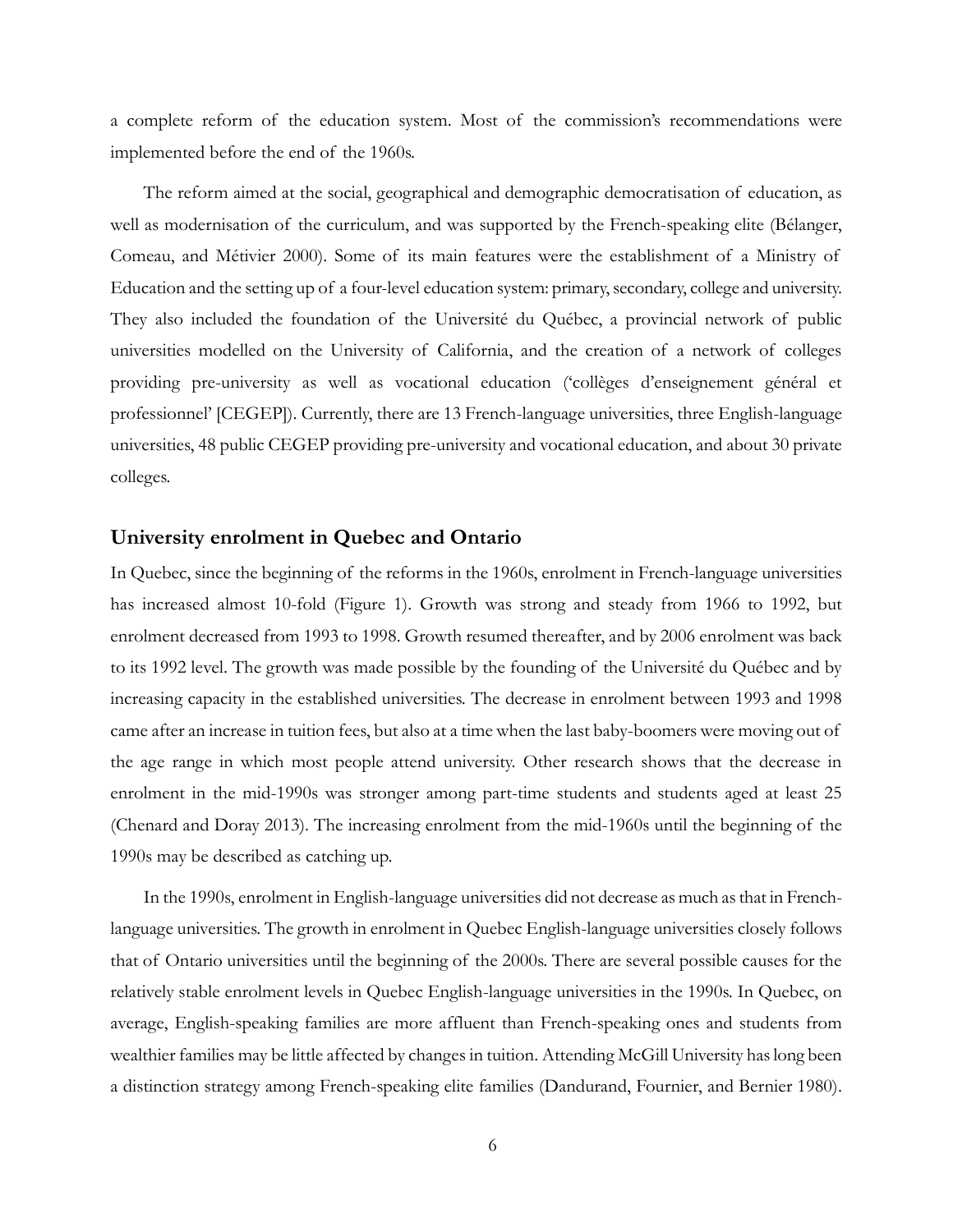English-language universities welcome a large number of students from outside Quebec or Canada whose presence may offset decreasing enrolment by Quebec students, if necessary. More generally, however, it seems that until the beginning of the 2000s enrolment in Quebec English-language universities followed the pat- tern of enrolment in Ontario universities, as if English-speaking Quebec and Ontario were part of a single society. Figure 1 suggests that the recent difference in enrolment growth between Ontario universities and Quebec English-language universities reflects a difference in the growth of the youth population in Ontario and Quebec.

Figure 2 displays the evolution, over time, of the ratio of university enrolment to the size of the population aged 18–29 in Quebec and Ontario. Between 1966 and 1983, the ratio increased from 4.7% to 13.8% in Que- bec; in Ontario, it rose from 12.0% to 13.8% (*sic*) between 1972 and 1983. Since then, it has been higher in Quebec than in Ontario. The difference between these provinces increased from 1983 until the mid-1990s, when enrolment diminished in Quebec. The difference has been decreasing since the late 1990s and, since the mid-2000s, the ratio has been about the same in the two provinces. Overall, Quebec had made up for its lag by 1983, and has been a leader ever since. Ontario 'lagged' behind Quebec until the late 1990s.

### **Degree-holding in Quebec and Ontario**

The proportion of the adult population holding a university degree is the most common measure used to argue that the Quebec educational lag still exists, and that the education reform and education policy have been a failure.

In Tables 1, 2 and 3 we use data from the 2001 Census of Canada to look at the evolution of degree-holding in Quebec and Ontario across 10-year birth cohorts. Table 1 presents the proportions of degree-holders by mother tongue for the entire resident population. Overall, French-speaking Quebeckers have the lowest proportion of degree-holders. This is true even for the youngest cohort, which should have fully benefited from the reform implemented in the 1960s. Such figures are routinely interpreted as a strong indication that the Quebec education policy has failed, and that the main education policy issue remains the 'educational lag' (for example, Centre for Productivity and Prosperity 2012; D'Amours 2010; Perreault 2012a, 2012b).

Such a comparison is misleading because it ignores the differences in social composition between Quebec and Ontario. In Quebec, French-speakers are the majority. They form a complete social hierarchy, with people spread across social classes, as in most contemporary western societies, with few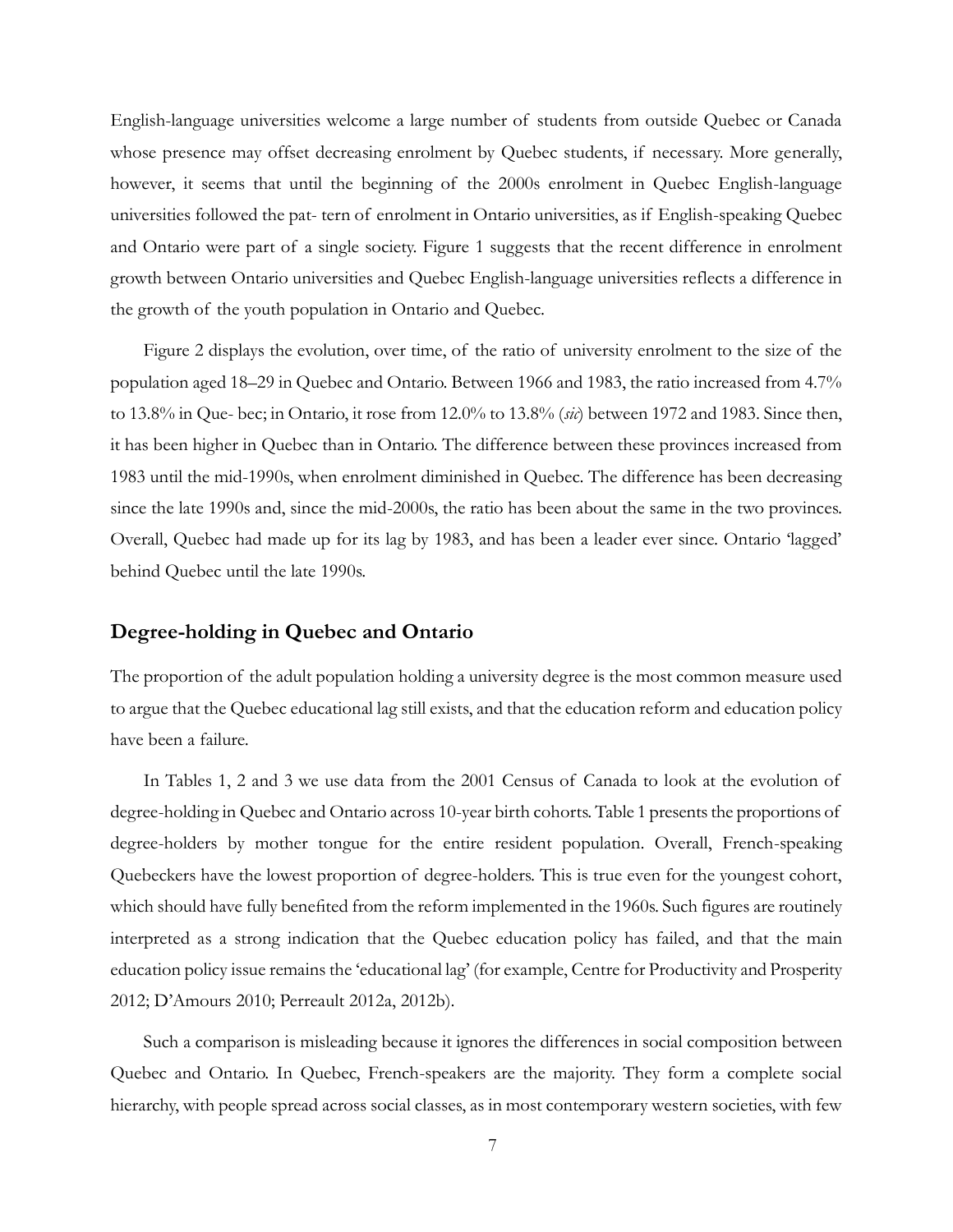in the upper class and more in the middle and lower classes. However, the English-speaking minority is more concentrated towards the top of the social pyramid. In Ontario, English-speakers are the majority and they form a complete social hierarchy, whereas the French-speaking minority is more concentrated towards the bottom of the social pyramid. In both provinces, as in Canada as a whole, the immigration flux is substantial, but it is greater in Ontario than in Quebec. According to the 2006 Census, 28.3% of the Ontario population is foreign-born, compared with 11.5% in Quebec. Although some immigrants are children accompanying their parents and will be educated in Canada, the proportion of people holding a degree in a province is a function of the proportion of its population that is foreign-born. Furthermore, research consistently reports that Canadian immigrants strongly encourage their children to obtain a university education (Chiswick and DebBurman 2004; Bonikowska and Hou 2010; Finnie and Mueller 2010).

Table 2 presents the proportions of what may be called the 'historical populations' of Quebec and Ontario; that is, individuals with two parents born in Canada and living in the province where they were born (Laplante, Sabourin, and Bélanger 2010). Table 2 offers a different picture from that of Table 1. The proportion of degree-holders is lower among the Quebec French-speaking population than among the Ontario English-speaking population in the three oldest cohorts. However, the proportions are close in the fourth cohort (15.2% and 15.7%). They are almost exactly the same in the most recent cohort (21.0% and 21.2%). The proportion is higher among the Quebec English-speaking group than among the Quebec French-speaking group in all cohorts; it is also higher among Quebec English-speakers than among Ontario English-speakers from the third cohort onwards. Quebec education policy and reform have apparently succeeded in increasing the proportion of degree-holders among Quebec Frenchspeakers to the level of Ontario English- speakers, the only group with which comparison is reasonable. Raising it to the level of Quebec English-speakers could only be achieved by eliminating social stratification, which can hardly be a realistic policy objective.

Table 3 presents the proportion of degree-holders among people born out- side Canada ('foreignborn') and among people born in Canada from two parents born outside Canada ('two parents'). There is no reason to believe that the Quebec and Ontario English-speaking 'historical' populations have experienced the democratisation of higher education later than other industrialised or advanced western societies. However, the proportion of degree-holders among immigrants and their children, even in the older cohorts, is higher than among each and every group of the 'historical' populations and is very high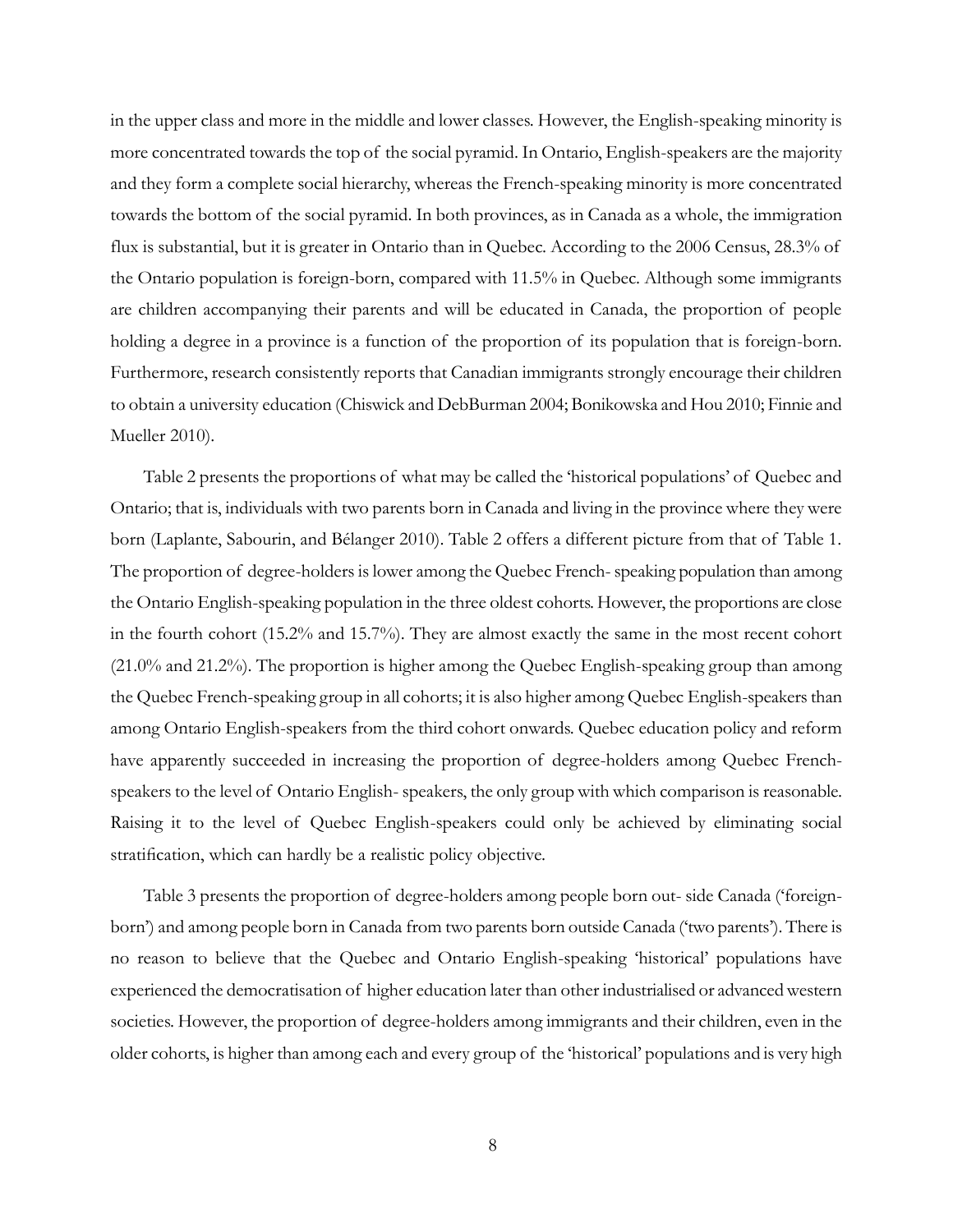by any conceivable standard. This feature is not a consequence of education policy, but of immigration policy and, probably, of social reproduction through family and individual investment in education.

### **Hypothesis, data and methodology**

#### **Hypothesis**

Aggregate data on enrolment show no evidence that the Quebec education system impedes access to university. On the contrary, the data show that the 'educational lag' may have been rectified as early as the mid-1980s. Cross-sectional census data show that, in the most recent cohorts, the proportion of degreeholders is the same among the Quebec French-speakers and Ontario English-speakers. The still significant gap between Quebec French-speakers and Quebec English-speakers is probably a consequence of the relative concentration of Quebec English-speakers in the upper class and the workings of social reproduction. The larger gap between Quebec French-speakers and immigrants and their children is probably a by-product of immigration policy and social reproduction.

We are interested in modelling access to university as a process at the individual level, in order to estimate the net effect of social origin, and thus the role of social reproduction, and its change over time in Quebec and Ontario within groups defined by language and origin. Our objective is to compare the strength of the effects of social reproduction across groups, and assess whether this strength, within each group, has been constant across cohorts or has been increasing. Difference across groups in the strength of social reproduction and increase in the strength of social reproduction across cohorts would signal that the main issue, for education pol- icy, should be counterbalancing social reproduction.

#### **Data**

We use data from the General Social Survey, a survey of the population aged 15 years and older carried out yearly by Statistics Canada. In 1995, 2001, 2006 and 2011, as part of a biographical survey of familyrelated events, the survey collected the age upon completion of studies. Taken together, the data from these four surveys comprise a sizeable probabilistic sample of Canadians who reached the customary age of enrolment in university between the immediate post-war period and the beginning of the new millennium.

### **Method**

We use an event history analysis approach and focus on the age at enrolment, employing two statistical models. The Kaplan–Meier estimator of the survivor function estimates the proportion of the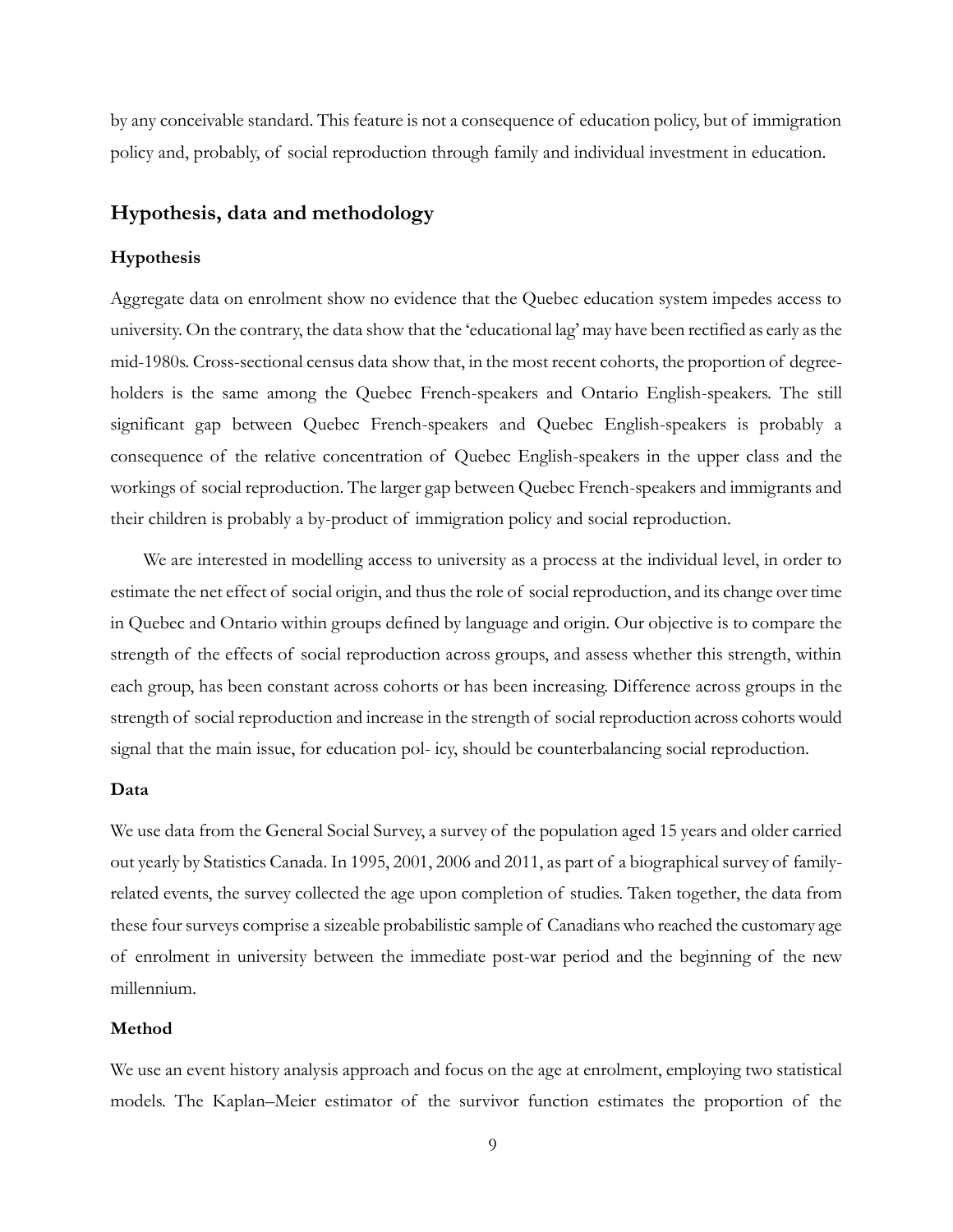population still in the state of origin at any given time. This allows us to estimate and compare across groups the proportion of those who have enrolled in university at any given age and the total proportion of each group that will have enrolled by age 50. The second model, the semi-parametric Cox proportional hazards model, is closely related to the first. It allows us to estimate the effect of selected characteristics, such as birth cohort or parental education, on the probability of enrolment in university at any given age. (See Box-Steffensmeier and Jones [2004] for an introduction to these models). The models are estimated using delayed entry to exclude the portion of immigrants' biographies before their landing in Canada. The estimates are weighted and standard errors are adjusted using an estimate of the average design effect (Kish 1995).

#### **Variables**

The birth cohorts are defined to capture changes in demography and social and economic context, as well as in education policies and systems. The first cohort, 'before 1936', is comprised of those born before the beginning of the baby boom in Canada; the second, '1936–1950', comprises roughly the first half of the baby boomers; the third, '1951–1974', comprises the second half of the baby boomers; and the fourth, '1975–1990', is comprised of people born after the baby boom. People from the first and second cohorts reached age 18 in very different social and economic circumstances, but in Quebec both did so before the creation of CEGEP and the founding of the new universities, at the end of the 1960s. The last two cohorts also reached age 18 in different social and economic circumstances, but at a time when the new educational offering was operational.

The socio-linguistic groups are defined by combining information on the birthplace of respondents, their parents' birthplace, their first language and, for immigrants, their age at immigration.

Social origin refers to the education level of respondents' parents. We use three modalities: 'no postsecondary education', neither father nor mother has more than a secondary diploma; 'non-university postsecondary education', father or mother has a postsecondary diploma, but neither has a university diploma; and 'university', father, mother or both have a university diploma.

In most cases, age at first enrolment in university had to be assessed indirectly using the age at completion of studies and the highest degree ever obtained rather than the age at first enrolment. We resorted to the solution commonly used in such cases, determining the age at first enrolment backwards from the age at completion of studies. Unfortunately, these are the best data available in Canada.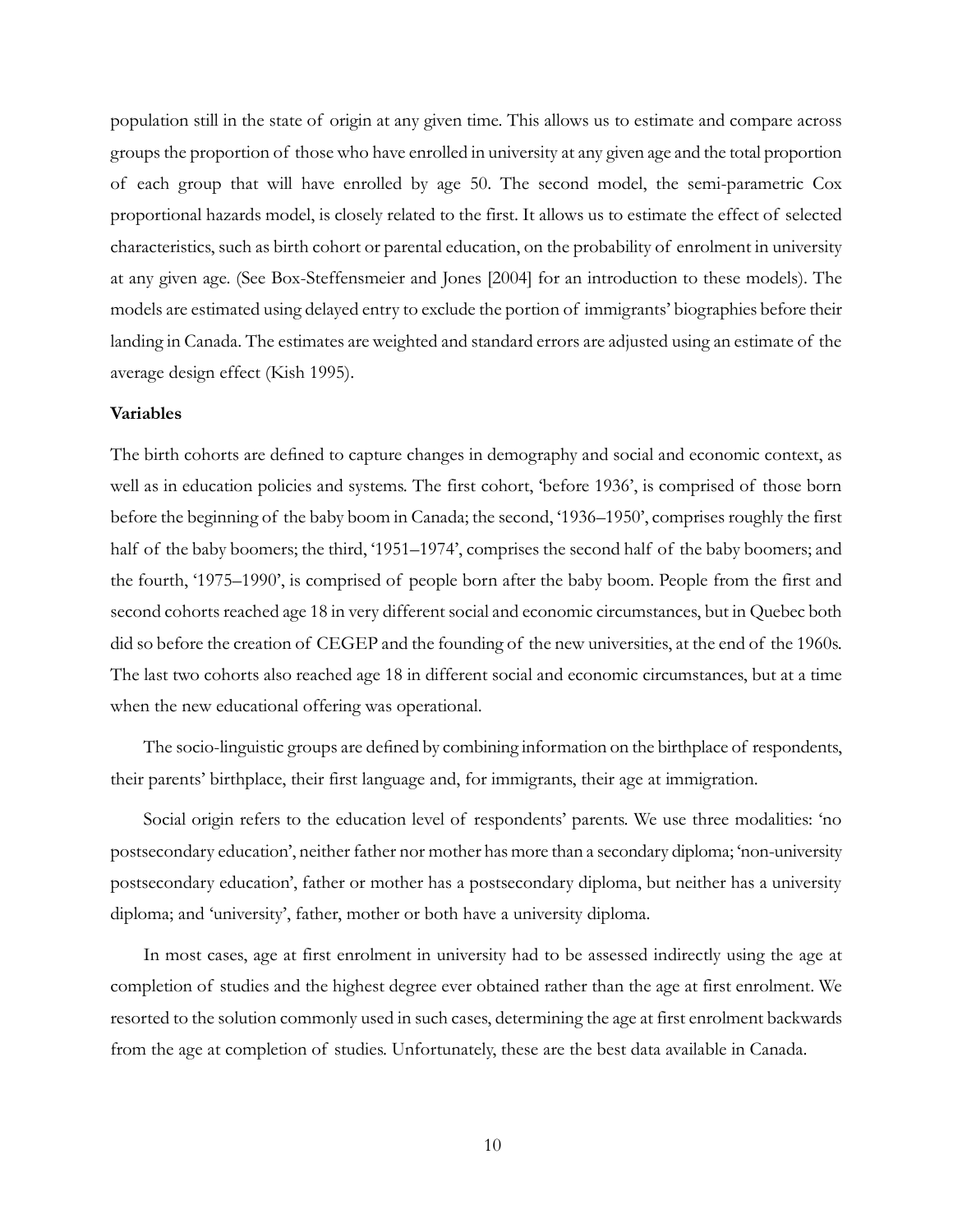### **Results**

Figure 3 displays the cumulative probability over age by birth cohort of having ever attended university for people belonging to six socio-linguistic groups.

The final cumulative probability of enrolment increased from the oldest to the youngest cohort in the two major socio-linguistic groups. Among the Quebec French-speaking population, it reached about 30% in the youngest cohort, and was somewhat higher among the Ontario English-speaking youngest cohort. Among the Quebec French-speaking population, the increase has been progressive from the oldest to the youngest cohort. Among the Ontario English-speaking population, the increase has been a two-stage process, and there is little difference between the second and third cohorts. The pattern of increase among Quebec English-speaking people is pretty similar to the pattern seen among the Quebec French-speaking people, although the final cumulative probability is higher among the former in all cohorts but the oldest. The pattern of increase among the Ontario French-speaking population is different. There is little progress from the first to the second cohorts, and a strong increase in the third cohort, where first enrolment in university is spread almost evenly throughout the population in their 20s. There is a second marked increase from the third cohort to the youngest, with much of the enrolment concentrated just before age 20. The final cumulative probability of the youngest Ontario French-speaking cohort remains somewhat lower than those of the other groups. The pattern of increase among Quebec and Ontario immigrants is quite similar. The final cumulative probability is higher among those groups than in any other. The progress is constant from the oldest to the youngest cohorts. The final cumulative probability of the youngest cohort is about 50% in both cases.

Table 4 reports the estimates of the effects of these factors on the hazard rate of enrolling in university. We report gross and net effects. Comparing gross and net effects sometimes provides valuable information about the structure of the relations between independent variables and the dependent variable (Aneshensel 2002).

Among the Quebec French-speaking population, the gross effects of both the birth cohort and social origin are significant. The coefficients associated with the birth cohorts basically reflect the differences depicted in Figure 3. The coefficients associated with social origin indicate that having parents with postsecondary education dramatically increases the probability of ever attending university. The net effects tell a different story. Social origin remains strongly associated with enrolment, but most of the association between birth cohort and enrolment disappears. According to these results, the increase in the rate of enrolment from the oldest cohort to the second cohort is probably associated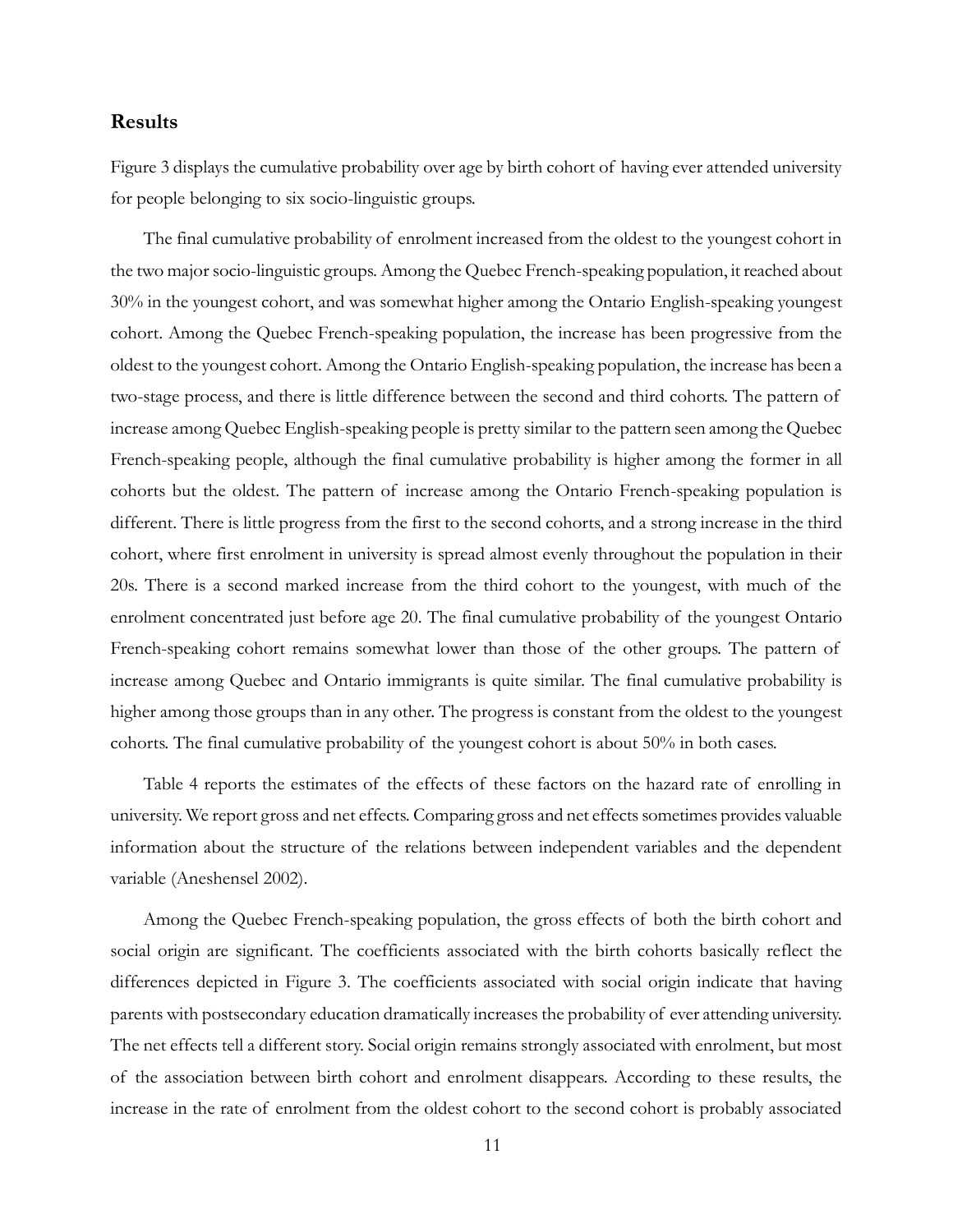with some change in education policies or sys- tem, but most, if not all, of the observed increase from the second to the third cohorts and from the third to the fourth cohorts is due to social reproduction. A significant proportion of people born before 1936 who enrolled did not have parents with postsecondary education, but most of those from younger generations who enrolled had parents with some level of postsecondary education.

The results are somewhat similar among Quebec English-speaking people, but with some differences. In Figure 3 the distance between the curve of the oldest cohort and the second cohort is large, but the distances between the three youngest cohorts are relatively small. The gross coefficients associated with the birth cohort reflect these differences: the progress in enrolment has been huge from the oldest cohort to the second, but smaller thereafter. As among the Quebec French-speaking population, the effect of social origin is important. The net effects tell a story similar to that we saw among the Quebec French-speaking population, although the impact of social origin is smaller among the Quebec English-speaking than among the Quebec French-speaking.

In the Quebec immigration group, the net effects of the birth cohort show a major increase from the oldest to the second cohorts, and a large decrease from the third cohort to the youngest. The effect of social origin is similar to what is found among the Quebec French-speaking and Quebec Englishspeaking populations. In the Quebec immigration group, the net effects show that having two parents born abroad increases the probability of enrolment. The disappearance of the effect of having arrived before age 15 once that of social origin is controlled is probably a consequence of the selection of adult immigrants who are university graduates.

Among the Ontario English-speaking population, the gross effects show a large increase in the probability of enrolment from the oldest to the second cohorts and from the third to the youngest cohorts, as well as a strong effect of social origin. The net effect suggests a slightly different story. Once social origin is controlled, the second cohort has a hazard function similar to that of the most recent, whereas the third cohort falls in between the second and the most recent cohorts. Apparently, some external factor, probably related to education policy or the education system, decreased the enrolment hazard rate and the observed stability of the cumulative probability function was actually achieved through the effect of social reproduction.

Among the Ontario French-speaking population, the gross effects of birth cohort reflect the distances as they appear in Figure 3. Again, the gross coefficients indicate a large effect of social origin.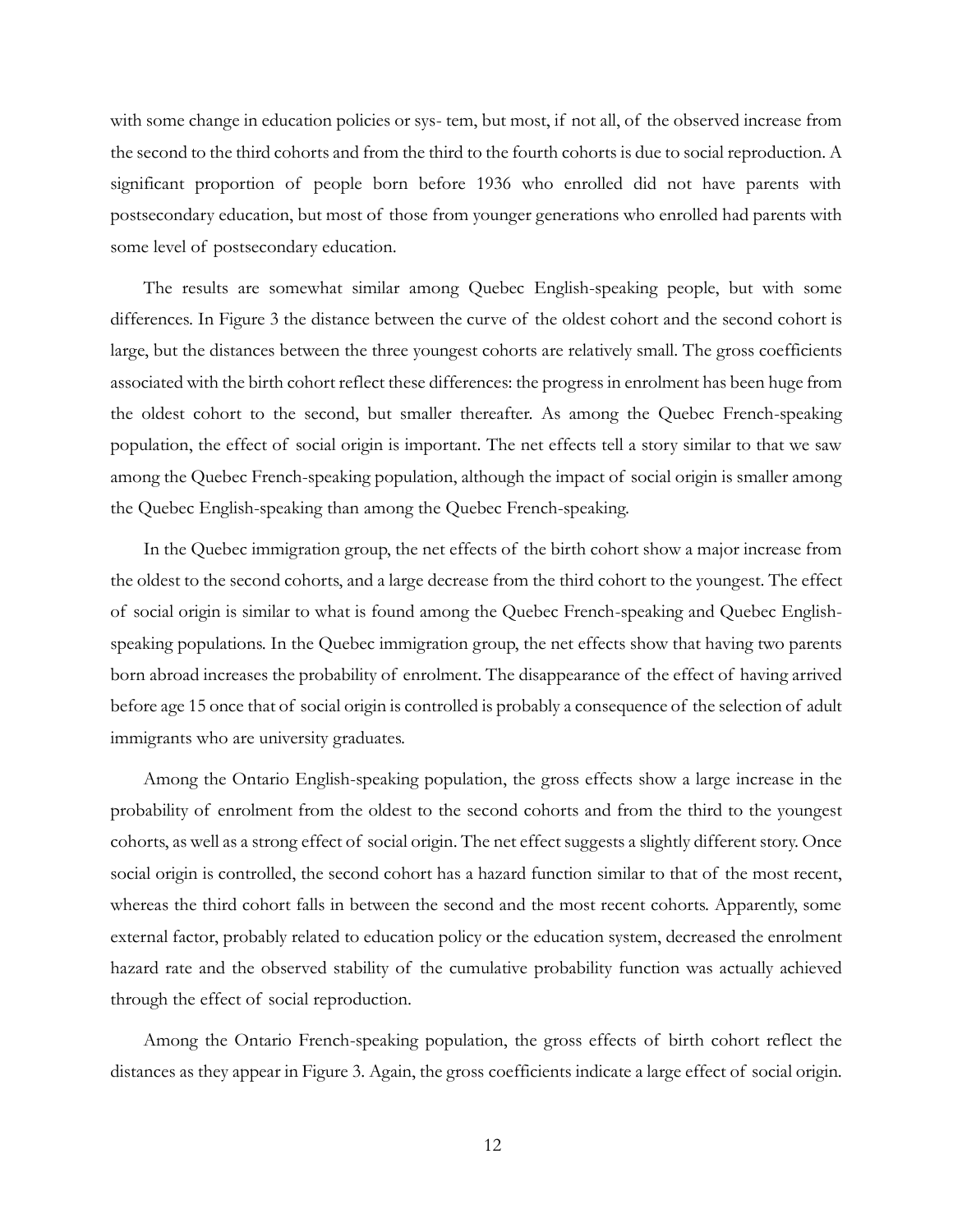The net effects suggest that the increase in enrolment from the second to the third cohorts has to do with some external cause, but that the more recent increase is basically driven by social reproduction.

Likelihood ratio tests show that, for the Ontario immigration group, the effect of social origin has changed over birth cohorts. In this group, the within-cohort relative effect of having a parent holding a university degree compared with not having a parent with some postsecondary education is greatest in the oldest cohort  $(1.149/0.171=6.72)$ , decreases sharply from the oldest to the second cohorts  $(1.632/0.429=3.80)$ , is about the same in the second cohort as in the third cohort  $(1.950/0.525=3.71)$ , and is smallest in the youngest cohort  $(2.331/1=2.33)$ . The effect of integration into Canadian society is similar to its effect in the Quebec immigration group, although somewhat smaller.

### **Discussion**

Cohort analysis of the socio-linguistic majority groups of Ontario and Quebec shows that during the second half of the twentieth century, the cumulative probability of undertaking university studies increased markedly from less than 8% to more than 30%. In the two most recent cohorts (i.e. among those reaching the normal age of entry into university from the late 1960s onwards), the probability of access is almost equivalent in the two groups. The change in Ontario differed slightly from that in Quebec. In Ontario, the increase occurred in two stages; in Quebec, it was a three-step process, more gradual and delayed. The increased probability of access between the second and third cohorts corresponds to the implementation of the reforms beginning in the 1960s that dramatically transformed the education system. These reforms were intended to encourage Quebeckers to stay in school longer and especially to go to university. They achieved their goals.

The probability of entering university has evolved differently in the two provinces' minority groups. It grew faster among Quebec English-speakers than among Ontario French-speakers. In the most recent cohort, the cumulative probability is still higher among Quebec English-speakers than among Ontario French-speakers. The difference lies in the socio-economic composition of the two groups, their spatial distribution and the availability of university education. Quebec English-speakers are concentrated in the upper class, most live in and around Montreal, and there are three English- language universities in Quebec. Few Ontario French-speakers are in the upper class and many of them live in parts of the province where there is little postsecondary education offered in French (Commissariat aux services en français 2012).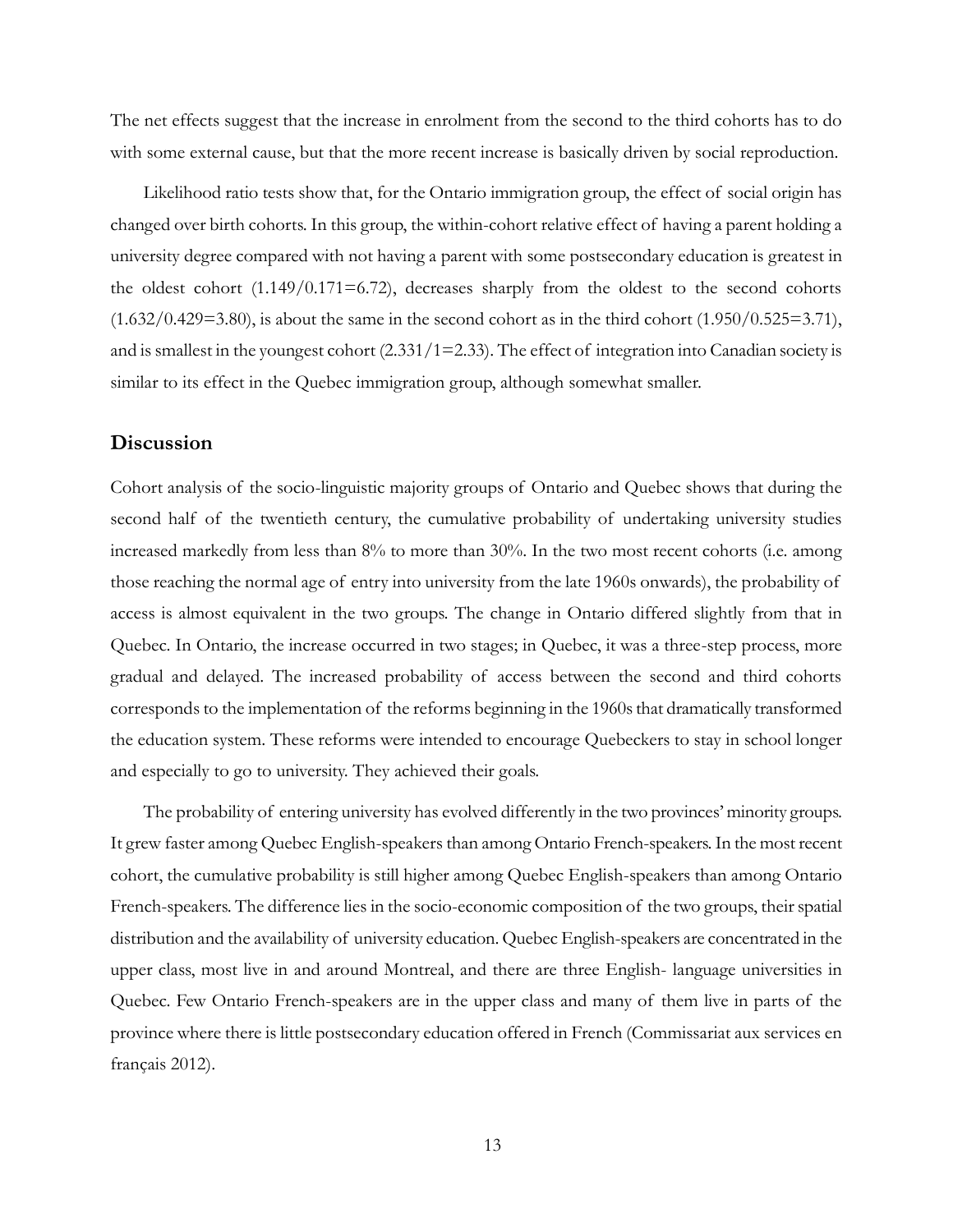The results also show that the increasing probability of access to university is not solely the direct result of policy: social reproduction, most noticeable in the effect of parents' educational capital, is instrumental in all groups. This effect seems greater in Ontario than in Quebec. Its strength is constant across all groups, except for Ontario immigrants, for whom it increases from the oldest cohort to the most recent.

### **Conclusion**

Our core empirical finding is that, in more recent cohorts, the proportion of Quebec French-speakers attending university is almost the same as that of Ontario English-speakers. This finding has several implications. First, Quebec education policy and reform must have had some impact on this result. At the very least, they were responsible for the increased availability of education and, in particular, the increased provision of university education. The mobilisation of French-speakers provided results. Second, the proportion of recent cohorts undertaking university studies being roughly the same in majority groups in Quebec and Ontario suggests that the Quebec education system and education policy have no adverse effects on Quebeckers. Third, this leads us to conclude that the current education issue in Quebec is not the 'lag', and that there is no longer a need for education policy to compensate for that 'lag'. The difference that remains between French and English Quebec is not a 'lag', but a 'gap', the consequence of a difference in social composition. The proportion of French-speaking Quebeckers who hold a university degree is lower than that of English-speaking Quebeckers because the French-speaking majority has a conventional social structure, the upper class being smaller in size than the middle and lower classes, whereas English-speakers are concentrated in the upper class. Many of the most common preconceptions about education policy and reform in Quebec cannot withstand such findings. A successful education policy may increase the proportion of degree-holders in all classes and help people move up across classes, as it did in Quebec, but it cannot counteract all the effects of social reproduction and lead to all classes having the same proportion of degree-holders. Quebec education policy has eliminated the 'lag' between the Quebec French-speaking majority and the Ontario English-speaking majority, but no education policy can close the 'gap' between the Quebec French-speaking majority and English-speaking minority. Practically, this would come close to abolishing the class structure. No form of mobilisation may achieve such a task.

From the standpoint of public policy, social reproduction works in a paradoxical way. Reproduction maintains inequalities that policy is usually intended to reduce but, as one may read between the lines in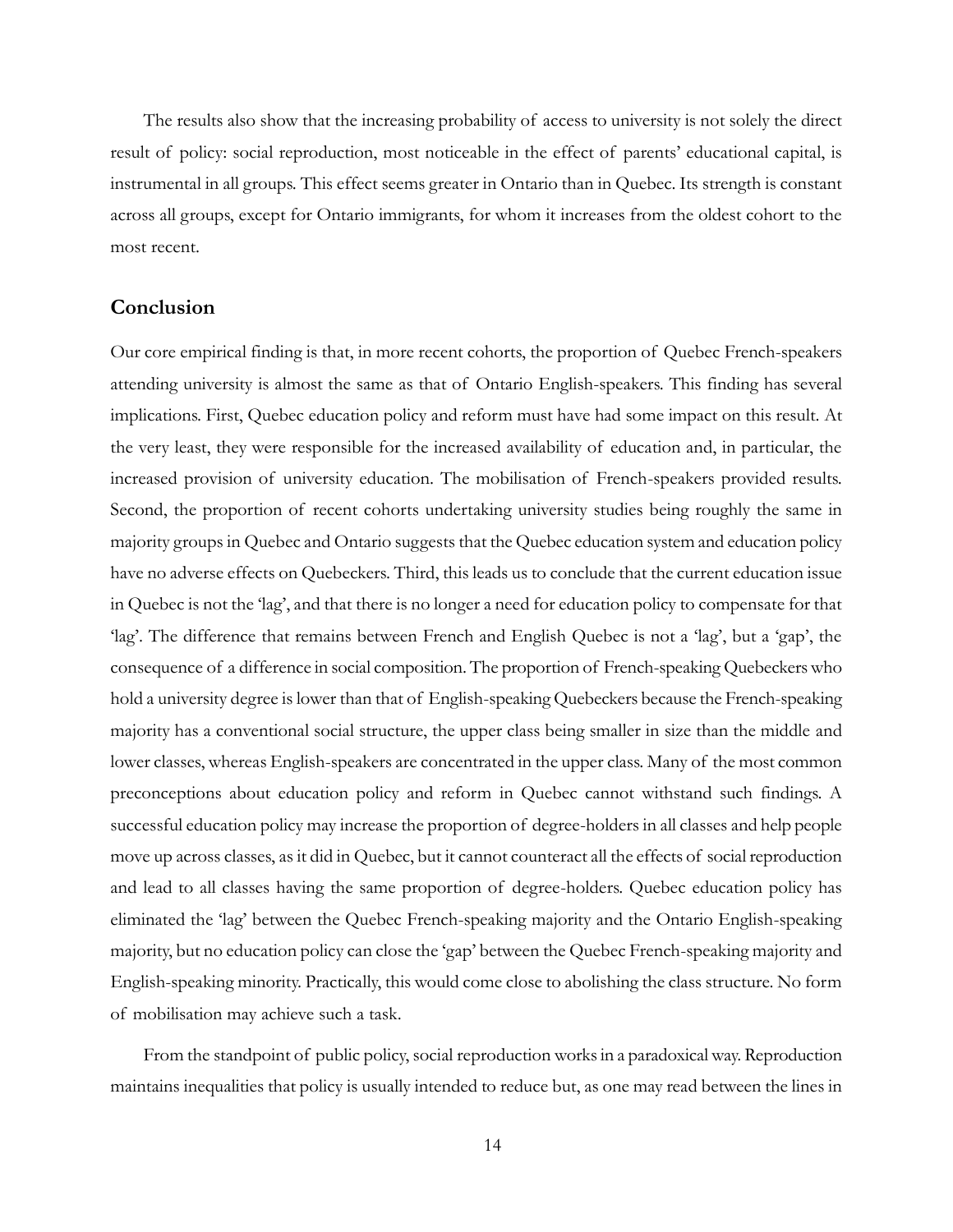the results, parents' educational capital increases over cohorts and this is a result of past policy. Reproduction looks like an element of a 'virtuous' circle that will persist as long as university education remains an asset that can easily multiply and the policies that made upward mobility through education possible in the past do not disappear.

Our results also show that in Quebec and Ontario, and probably across all of Canada, access to university education is still largely determined by each province's social relations. The relationships between language groups do not change (Dandurand, Fournier, and Bernier 1980; Dandurand 1986, 1991), and class relationships remain significant, especially in the composition of initial cultural capital. In Ontario, French-speakers are disadvantaged, whereas in Quebec, the English-speaking are advantaged. On the other hand, the current situation of Quebec French-speakers is similar to that of Ontario English-speakers.

The most important educational inequality in Quebec today is that which reduces the probability of access to university for children whose parents have no post-secondary education. The February 2013 public hearings on higher education focused on tuition fees, university funding, governance and accountability. Tuition fees were relevant for students because many among them are afraid of the consequences of high tuition fees and debt accumulation. They were relevant also because many among them believe that high tuition fees deter disadvantaged youth from attending university. The 2012 student movement was concentrated in French-language pre-university colleges and universities. The participation was weak, sometimes close to non-existent, in English-language colleges and universities. Some of our results help us to understand why: the proportion of youth whose parents do not have the educational capital that allows them to rely on family investment to undertake university studies is much higher among French-speakers than among English-speakers. Quebec English-speakers are socially favoured and are probably not deterred by high tuition fees. The movement was more important among French-speakers because a large pro- portion of them belong to the lower and middle classes for whom enrolling in university is still a pathway to intergenerational mobility rather than social reproduction, and maybe, for some of the middle class, a threatened means of social reproduction.

In the current situation, mobilisation and social reproduction do not com- bine the way they did before the reforms of the 1960s. Back then, at the time it started using university education as a means of maintaining its social position on a large scale, the Quebec French-speaking elite sided with the rest of the French-speaking society in demanding affordable university education. For a while, among French-speakers, getting a university education was typically something new that parents did not have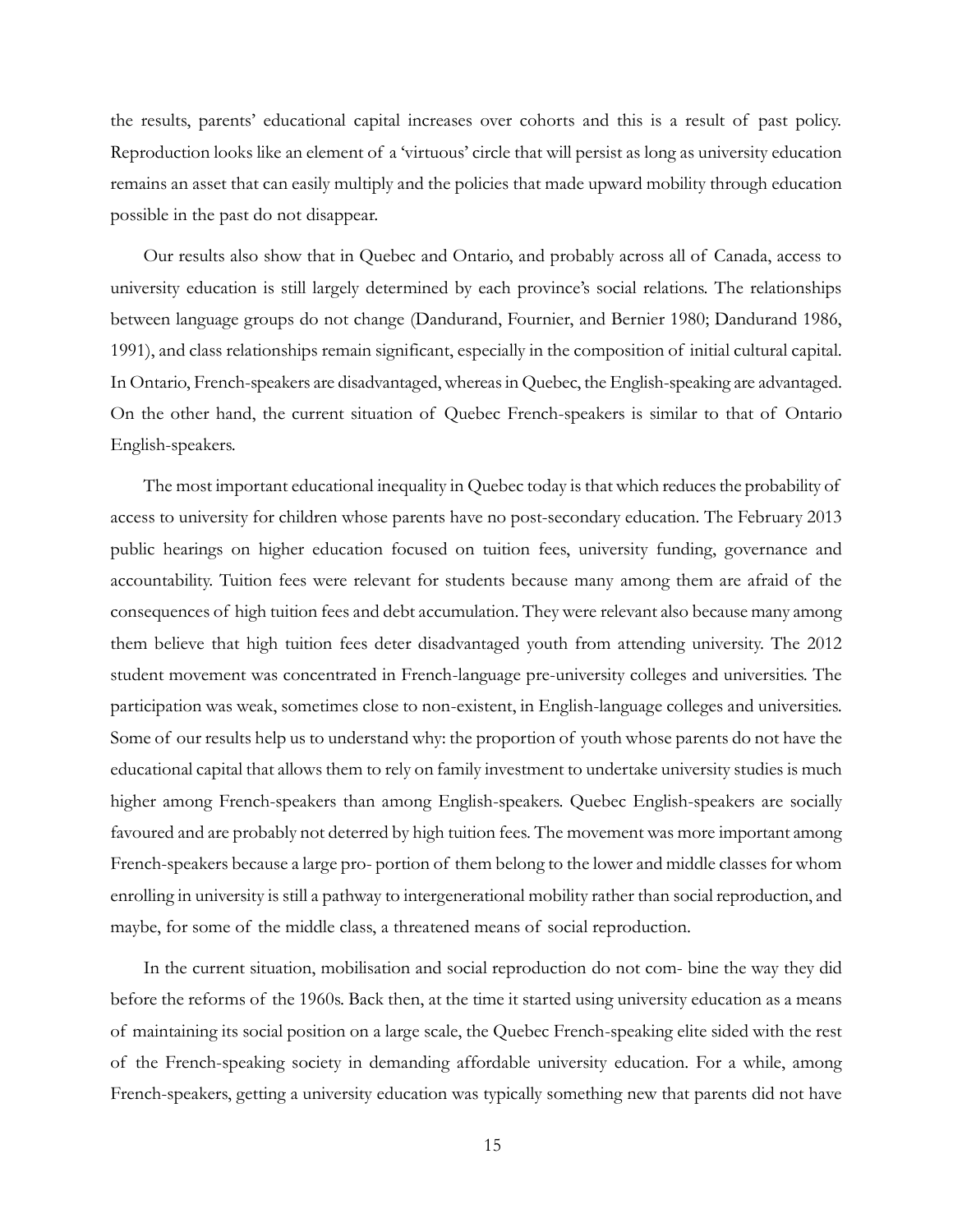and, thus, was a tool for social reproduction, as well as for social mobility. Today, the French-speaking upper class sides with English-speakers, largely concentrated in the upper class, and with immigrants, a large proportion of them highly educated, and supports the restriction of university education to a means of social reproduction.

### **References**

- Aneshensel, Carol S. 2002. *Theory-based Data Analysis for the Social Sciences*. Thousand Oaks, CA: Pine Forge Press.
- Arnot, Madeleine and Gaby Weiner, eds. 1987. *Gender and the Politics of Schooling*. London: Hutchinson.
- Bélanger, Pierre. 1986. "La réponse du Québec aux problèmes d'équité et d'excellence dans l'enseignement post-secondaire [Quebec's Answer to Equity and Excellence Problems in Postsecondary Education]". *Recherches sociographiques* 27(3): 365–384.
- Bélanger, Yves, Robert Comeau and Céline Métivier, eds. 2000. *La révolution tranquille 40 ans plus tard. Un bilan* [The Quiet Revolution 40 Years Later: An Assessment]. Montreal: Éditions VLB.
- Bonikowska, Aneta and Feng Hou. 2010. "Reversal of Fortunes or Continued Success? Cohort Differences in Education and Earnings of Childhood Immigrants". *International Migration Review* 44(2): 320–353.
- Bourdieu, Pierre. 1974. "Avenir de classes et causalité du probable [Classes Future and Causality of the Probable]." *Revue française de sociologie* 15(1): 3–42.
- Bourdieu, Pierre. 1984. *Distinction: A Social Critique of the Judgment of Taste*. London: Routledge and Kegan Paul.
- Bourdieu, Pierre. 1990. *The Logic of Practice.* Cambridge: Polity Press.
- Bourdieu, Pierre. 1998. *State Nobility: Elite Schools in the Field of Power*. Cambridge: Polity Press.
- Bourdieu, Pierre, Luc Boltanski, Monique de Saint-Martin. 1973. "Les stratégies de reconversion. Les classes sociales et le système d'enseignement [Conversion Strategies: Social Classes and the Education System]". *Informations sur les sciences sociales* 12(5): 61–113.
- Bowles, Samuel and Herbert Gintis. 1976. *Schooling in Capitalist America*. New York: Basic Books, Harper Colophon Books.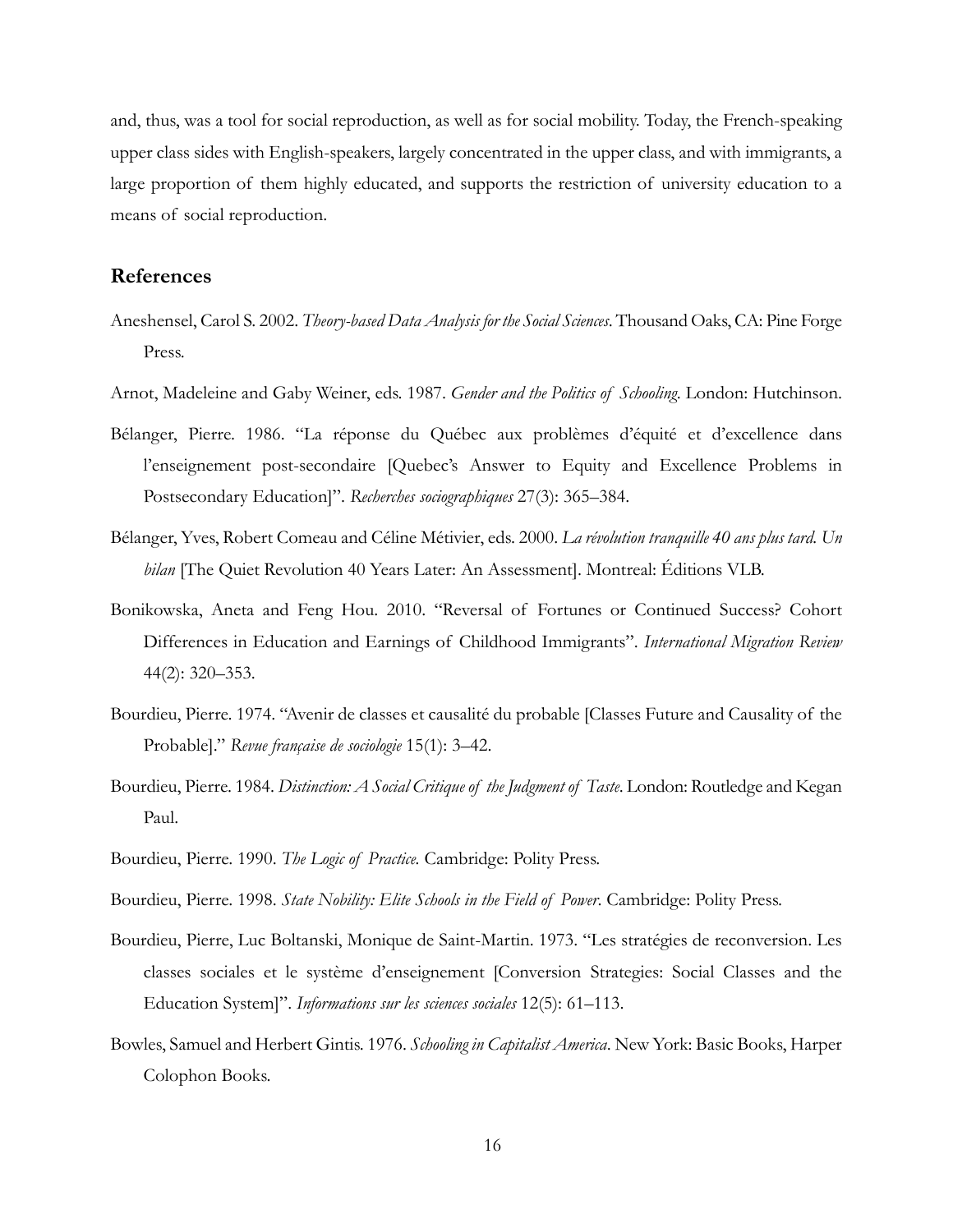- Box-Steffensmeier, Janet M. and Bradford S. Jones. 2004. *Event History Modeling: A Guide for Social Scientists*. Cambridge: Cambridge University Press.
- CPC (Centre for Productivity and Prosperity). 2012. *Productivity and Prosperity in Quebec – 2012 Overview*. Montreal: HEC Montréal.
- Chenard, Pierre and Pierre Doray. 2013. "L'accessibilité aux études supérieures. Quelles démocratisations? [Accessibility to Higher Education: Which Democratisations (sic)?]" In *L'accessibilité aux études supérieures, un projet inachevé* [Accessibility to Higher Education, an Unachieved Project], edited by Pierre Chenard, Pierre Doray, Edmond-Louis Dussault and Martin Ringuette, 179–198. Québec: Presses de l'Université du Québec.
- Chiswick, Barry R. and Noyna DebBurman. 2004. "Educational Attainment: Analysis by Immigrant Generation". *Economics of Education Review* 23(4): 361–379.
- Clark, Burton R. 1960. "The 'Cooling-out' Function in Higher Education". *American Journal of Sociology* 65(6): 569–576.
- Clark, Ian D., Greg Moras, Michael L. Skolnik and David Trick. 2009. *Academic Transformation: The Forces Reshaping Higher Education in Ontario.* Montreal: McGill-Queen's University Press.
- CSF (Commissariat aux services en français). 2012. *L'état de l'éducation postsecondaire en langue française dans le Centre-Sud-Ouest de l'Ontario. Pas d'avenir sans accès* [The State of French Language Postsecondary Education in Ontario Southwest Centre: No Future Without Access]. Toronto: Imprimeur de la Reine pour l'Ontario.
- D'Amours, Yvan. 2010. "La scolarité des francophones et des anglophones, à travers les groupes d'âge, au Québec et en Ontario [The Education of French-speakers and English-speakers Across Age Groups in Quebec and Ontario]". *Données sociodémographiques en bref* 14(2): 1–5.
- Dandurand, Pierre. 1986. "Rapports ethniques et champ universitaire [Ethnic Relations and the Academic Field]". *Recherches sociographiques* 27(1): 41–77.
- Dandurand, Pierre. 1991. "Mouvements de la scolarisation, conditions de vie et politiques d'accessibilité à l'université [Education Movements, Living Conditions, and University Accessibility Policies]". *Revue des sciences de l'éducation* 17(3): 437–463.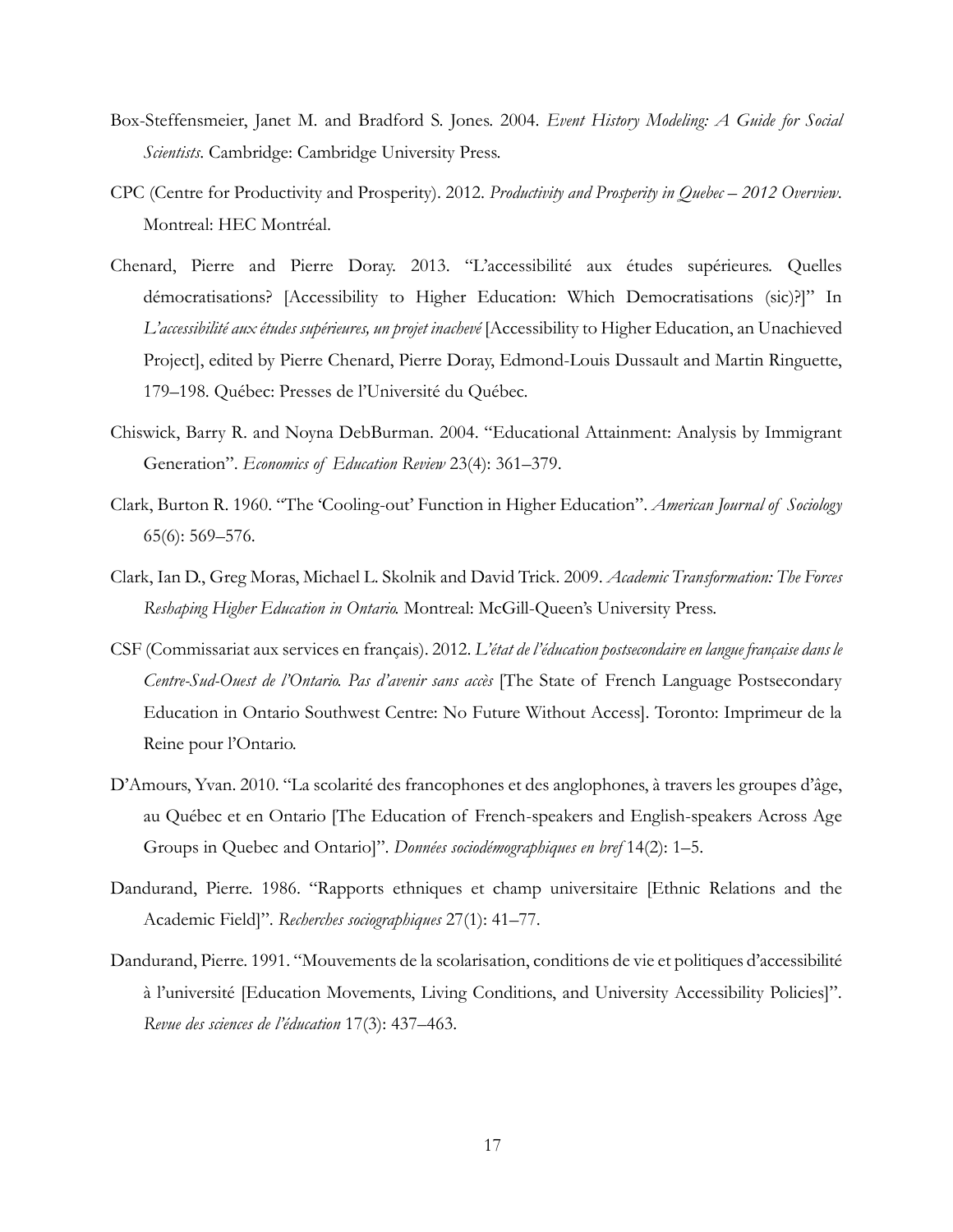- Dandurand, Pierre, Marcel Fournier and Léon Bernier. 1980. "Développement de l'enseignement supérieur, classes sociales et luttes nationales au Québec [Higher Education Development, Social Classes, and National Struggles in Quebec]". *Sociologie et sociétés* 12(1): 101–132.
- Descarries, Francine. 1980. *L'école rose et les cols roses. La reproduction de la division sociale des sexes* [Pink School and Pink Collars: Reproduction and the Social Division of Genders]. Montréal: Éditions coopératives A. Saint-Martin.
- Dumais, Susan A. 2002. "Cultural Capital, Gender, and School Success: The Role of Habitus". *Sociology of Education* 75(1): 44–68.
- Finnie, Ross and Richard E. Mueller. 2010. "They Came, They Saw, They Enrolled: Access to Postsecondary Education by the Children of Canadian Immigrants." In *Pursuing Higher Education in Canada: Economic, Social and Policy Dimension*, edited by Ross Finnie, Marc Frenette, Richard E. Mueller and Arthur Sweetman, 191–216. Montreal: McGill-Queen's University Press.
- Jones, Glen A. 1997. *Higher Education in Canada: Different Systems, Different Perspectives.* New York: Routledge.
- Kish, Leslie. 1995. *Survey Sampling*. New York: John Wiley and Sons.
- Lahaye, Jacques. 1989. *Données statistiques sur la population étudiante* [Statistical Data on the School Population]. Quebec City: Ministère de l'Enseignement supérieur et de la Science.
- Lahire, Bernard. 1998. *L'homme pluriel. Les ressorts de l'action* [The Plural Actor]. Paris: Nathan.
- Lahire, Bernard. 2002. *Portraits sociologiques. Dispositions et variations individuelles* [Sociological Portraits: Dispositions and Individual Variations]. Paris: Nathan.
- Laplante, Benoît, Patrick Sabourin and Alain Bélanger. 2010. *Niveau de participation aux études supérieures. Les Francophones du Québec ne sont pas anormaux* [Participation Level in Higher Education: Quebec French-speakers are not Anomalous]. Montreal: IRFA.
- Monahan Edward, J. 2004. *Collective Autonomy: A History of the Council of Ontario Universities, 1962–2000*. Waterloo, ON: Wilfred Laurier University Press.
- Perreault, Mathieu. 2012a. "Diplômés universitaires. Le Québec en retard malgré le gel [University Graduates: Quebec is Lagging Despite the Freeze]". *La Presse*, March 31. http://www.lapresse.ca/actualites/201203/31/01-4511307-diplomes-universitaires-le-quebec-enretard-malgre-le-gel.php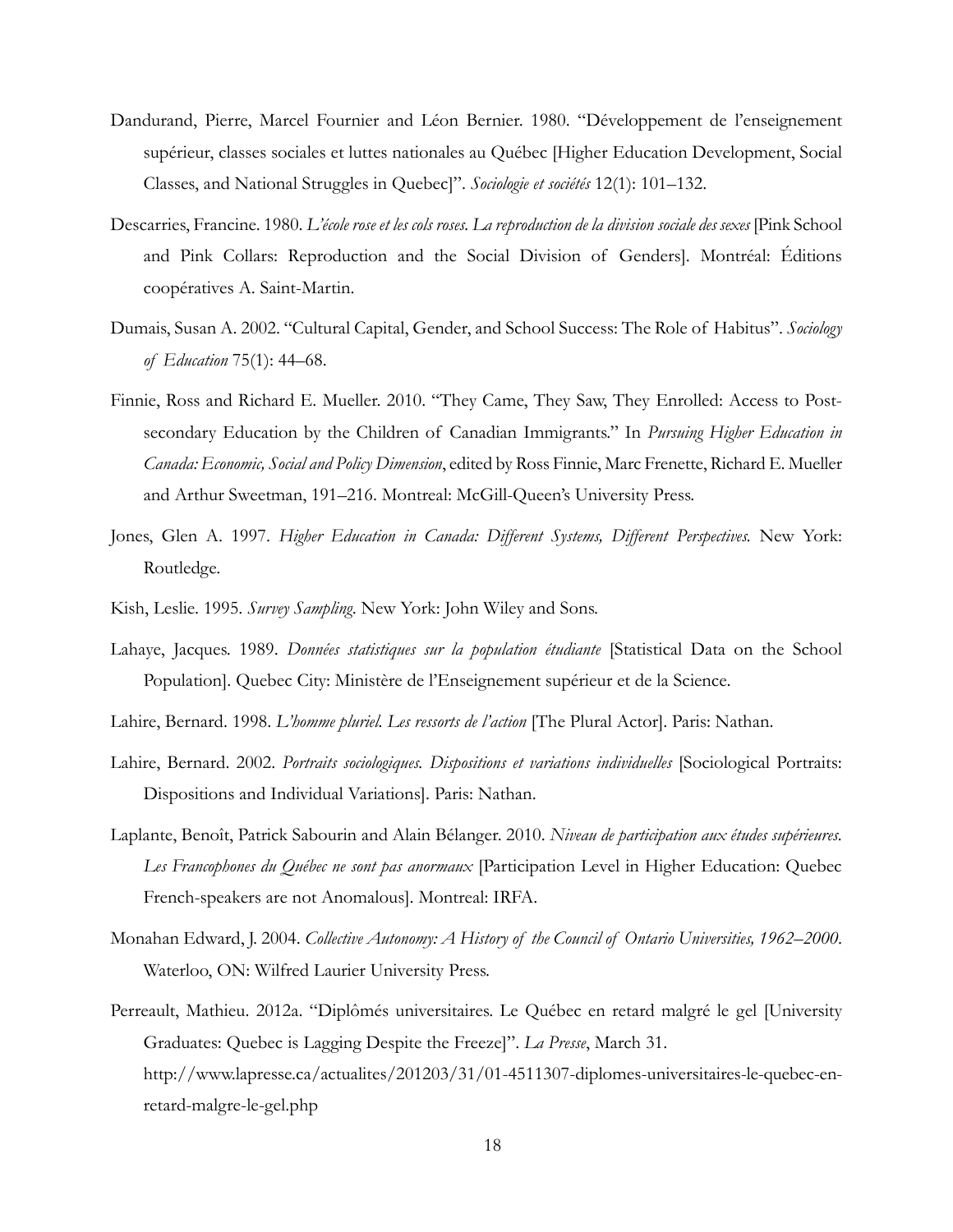- Perreault, Mathieu. 2012b. "L'accès à l'université progresse plus rapidement en Ontario qu'au Québec [University Access Increases Faster in Ontario than in Quebec]". *La Presse*, May 8, A8.
- Reay, Diane. 1998. "'Always Knowing' and 'Never Being Sure:' Familial and Institutional Habituses and Higher Education Choice". *Journal of Education Policy* 13(4): 519–529.
- Smyth, Emer and Joanne Banks. 2012. "'There was Never Really Any Question of Anything Else:' Young People's Agency, Institutional Habitus and the Transition to Higher Education". *British Journal of Sociology of Education* 33(2): 263–281.
- Terrail, Jean-Pierre. 1990. *Destins ouvriers. La fin d'une classe?* [Working-class Destinies. The End of a Class?]. Paris: Presses Universitaires de France.
- VSC (Vision 2000 Steering Committee). 1990. *Vision 2000: Quality and Opportunity.* Toronto: Ontario Ministry of Colleges and Universities.
- Willis, Paul. 1979. *Learning to Labour.* Farnborough: Saxon House.
- Zéroulou, Zaïhia. 1988. "La réussite scolaire des enfants d'immigrés. L'apport d'une approche en termes de mobilisation [Immigrant Children's School Success: Contribution of the Mobilisation Approach]". *Revue française de sociologie* 29(3): 447–470.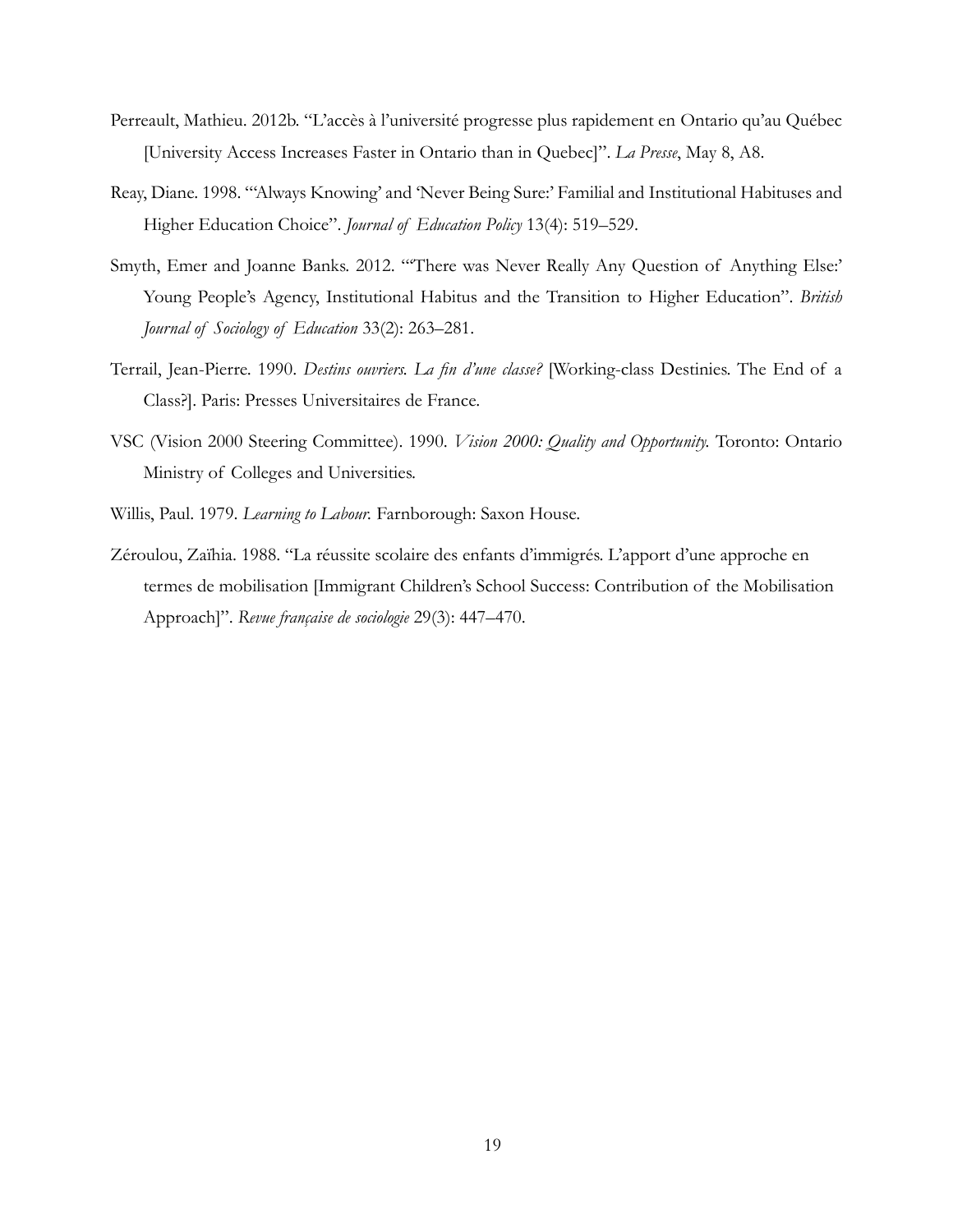| microdata file. Weighted estimation. |           |           |              |           |           |       |  |  |  |
|--------------------------------------|-----------|-----------|--------------|-----------|-----------|-------|--|--|--|
|                                      |           |           | Birth cohort |           |           |       |  |  |  |
|                                      | 1927-1936 | 1937-1946 | 1947-1956    | 1957-1966 | 1967-1976 | All   |  |  |  |
| Quebec                               |           |           |              |           |           |       |  |  |  |
| French                               | 0.059     | 0.112     | 0.146        | 0.160     | 0.225     | 0.149 |  |  |  |
| English                              | 0.152     | 0.211     | 0.267        | 0.243     | 0.323     | 0.248 |  |  |  |
| Other                                | 0.081     | 0.172     | 0.239        | 0.264     | 0.305     | 0.233 |  |  |  |
| Ontario                              |           |           |              |           |           |       |  |  |  |
| French                               | 0.066     | 0.112     | 0.165        | 0.175     | 0.267     | 0.164 |  |  |  |
| English                              | 0.102     | 0.155     | 0.201        | 0.191     | 0.258     | 0.194 |  |  |  |
| Other                                | 0.080     | 0.154     | 0.253        | 0.307     | 0.363     | 0.253 |  |  |  |

Table 1 Proportion holding a university degree by language and birth cohort. Population residing in the province. Quebec and Ontario. 2001 Census of Canada. Public use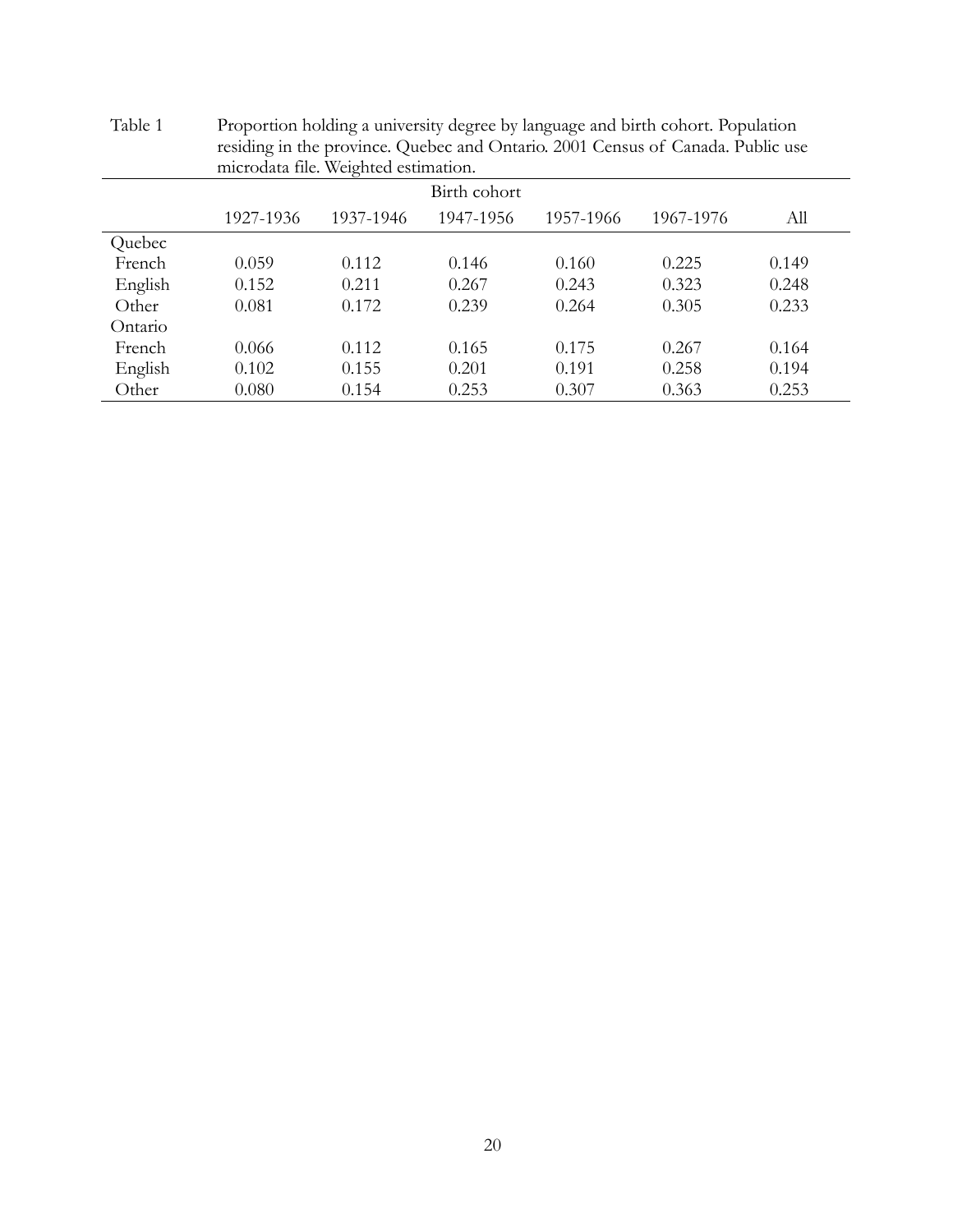| Census of Canada. Public use microdata file. Weighted estimation. |              |           |           |           |           |       |  |  |  |  |
|-------------------------------------------------------------------|--------------|-----------|-----------|-----------|-----------|-------|--|--|--|--|
|                                                                   | Birth cohort |           |           |           |           |       |  |  |  |  |
|                                                                   | 1927-1936    | 1937-1946 | 1947-1956 | 1957-1966 | 1967-1976 | All   |  |  |  |  |
| Quebec                                                            |              |           |           |           |           |       |  |  |  |  |
| French                                                            | 0.056        | 0.106     | 0.141     | 0.152     | 0.210     | 0.141 |  |  |  |  |
| English                                                           | 0.099        | 0.123     | 0.221     | 0.189     | 0.253     | 0.191 |  |  |  |  |
| Other                                                             | 0.050        | 0.100     | 0.180     | 0.154     | 0.142     | 0.132 |  |  |  |  |
| Ontario                                                           |              |           |           |           |           |       |  |  |  |  |
| French                                                            | 0.056        | 0.084     | 0.123     | 0.104     | 0.188     | 0.116 |  |  |  |  |
| English                                                           | 0.086        | 0.132     | 0.176     | 0.157     | 0.212     | 0.165 |  |  |  |  |
| Other                                                             | 0.018        | 0.068     | 0.128     | 0.119     | 0.136     | 0.101 |  |  |  |  |

Table 2 Proportion holding a university degree by language and birth cohort. People born in the province of residence from parents born in Canada. Quebec and Ontario. 2001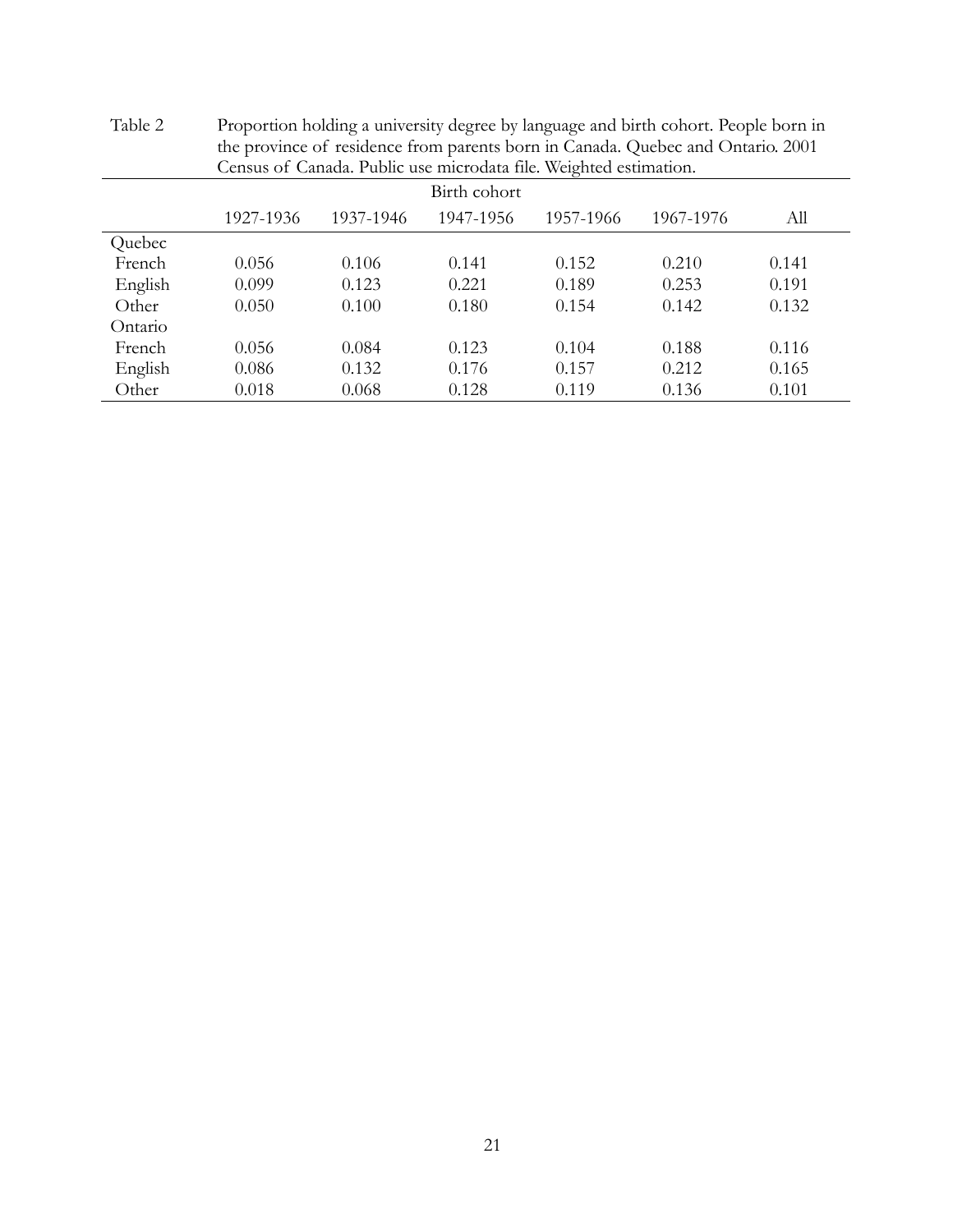|              |           | microdata file. Weighted estimation. |           |           | residing in the province. Quebec and Omano. 2001 Census of Canada. I done use |       |  |  |  |  |
|--------------|-----------|--------------------------------------|-----------|-----------|-------------------------------------------------------------------------------|-------|--|--|--|--|
| Birth cohort |           |                                      |           |           |                                                                               |       |  |  |  |  |
|              | 1927-1936 | 1937-1946                            | 1947-1956 | 1957-1966 | 1967-1976                                                                     | All   |  |  |  |  |
| Quebec       |           |                                      |           |           |                                                                               |       |  |  |  |  |
| French       |           |                                      |           |           |                                                                               |       |  |  |  |  |
| Foreign-born | 0.158     | 0.293                                | 0.313     | 0.332     | 0.456                                                                         | 0.331 |  |  |  |  |
| Two parents  | 0.067     | 0.167                                | 0.341     | 0.273     | 0.424                                                                         | 0.333 |  |  |  |  |
| English      |           |                                      |           |           |                                                                               |       |  |  |  |  |
| Foreign-born | 0.217     | 0.304                                | 0.313     | 0.256     | 0.347                                                                         | 0.290 |  |  |  |  |
| Two parents  | 0.141     | 0.322                                | 0.372     | 0.341     | 0.392                                                                         | 0.312 |  |  |  |  |
| Other        |           |                                      |           |           |                                                                               |       |  |  |  |  |
| Foreign-born | 0.079     | 0.178                                | 0.239     | 0.269     | 0.326                                                                         | 0.234 |  |  |  |  |
| Two parents  | 0.150     | 0.247                                | 0.357     | 0.288     | 0.293                                                                         | 0.285 |  |  |  |  |
| Ontario      |           |                                      |           |           |                                                                               |       |  |  |  |  |
| French       |           |                                      |           |           |                                                                               |       |  |  |  |  |
| Foreign-born | 0.155     | 0.377                                | 0.448     | 0.409     | 0.432                                                                         | 0.392 |  |  |  |  |
| Two parents  |           |                                      |           |           |                                                                               |       |  |  |  |  |
| English      |           |                                      |           |           |                                                                               |       |  |  |  |  |
| Foreign-born | 0.127     | 0.181                                | 0.215     | 0.222     | 0.289                                                                         | 0.210 |  |  |  |  |
| Two parents  | 0.090     | 0.139                                | 0.221     | 0.210     | 0.306                                                                         | 0.223 |  |  |  |  |
| Other        |           |                                      |           |           |                                                                               |       |  |  |  |  |
| Foreign-born | 0.079     | 0.152                                | 0.249     | 0.313     | 0.372                                                                         | 0.249 |  |  |  |  |
| Two parents  | 0.100     | 0.241                                | 0.326     | 0.277     | 0.343                                                                         | 0.298 |  |  |  |  |

Table 3 Proportion holding a university degree by language and birth cohort. Immigrants ("Foreign-born") and people born from two immigrant parents ("Two parents") residing in the province. Quebec and Ontario. 2001 Census of Canada. Public use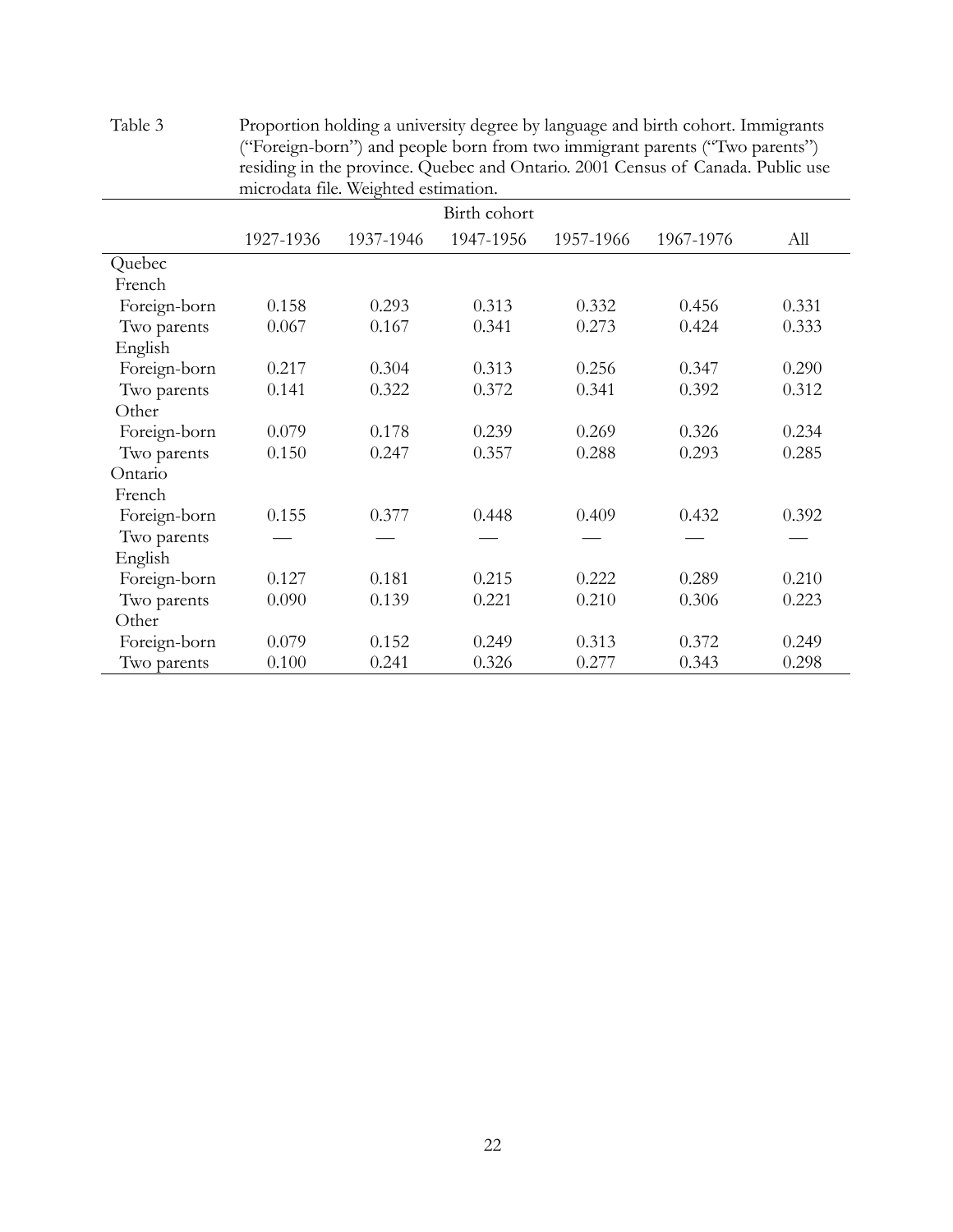| Table 4<br>Effects of cohort, social origin and immigration on university enrolment. Cox proportional hazards model. Coefficients |                 |            |                  |            |                                                                    |            |                  |            |                 |            |             |                         |
|-----------------------------------------------------------------------------------------------------------------------------------|-----------------|------------|------------------|------------|--------------------------------------------------------------------|------------|------------------|------------|-----------------|------------|-------------|-------------------------|
| expressed as hazard ratios. Data from cycles 10, 15, 20 and 25 of the Canadian General Social Survey. Weighted                    |                 |            |                  |            |                                                                    |            |                  |            |                 |            |             |                         |
|                                                                                                                                   |                 |            |                  |            | estimation. Standard errors deflated using average design effects. |            |                  |            |                 |            |             |                         |
|                                                                                                                                   | Quebec          |            | Quebec           |            | Quebec                                                             |            | Ontario          |            | Ontario         |            | Ontario     |                         |
|                                                                                                                                   | French-speaking |            | English-speaking |            | Immigration                                                        |            | English-speaking |            | French-speaking |            | Immigration |                         |
|                                                                                                                                   | Gross           | <b>Net</b> | Gross            | Net        | Gross                                                              | Net        | Gross            | Net        | Gross           | Net        | Gross       | Net                     |
| Cohort [1975-1990]                                                                                                                |                 |            |                  |            |                                                                    |            |                  |            |                 |            |             |                         |
| Before 1936                                                                                                                       | $0.202***$      | $0.349***$ | $0.132**$        | $0.180**$  | $0.282***$                                                         | $0.588*$   | $0.371***$       | $0.616***$ | $0.265**$       | 0.458      | $0.157***$  |                         |
| 1936-1950                                                                                                                         | $0.530***$      | 0.908      | 0.641            | 0.885      | $0.621*$                                                           | 1.326      | $0.599***$       | 0.935      | $0.223***$      | $0.431*$   | $0.378***$  |                         |
| 1951-1974                                                                                                                         | $0.685***$      | 0.993      | 0.902            | 1.003      | 0.882                                                              | $1.339*$   | $0.613***$       | $0.817**$  | $0.519**$       | 0.785      | $0.534***$  |                         |
| Social origin [No PSE]                                                                                                            |                 |            |                  |            |                                                                    |            |                  |            |                 |            |             |                         |
| Non university PSE                                                                                                                | 2.348***        | $2.174***$ | $2.061*$         | $1.813*$   | $2.266***$                                                         | $2.361***$ | $1.775***$       | $1.689***$ | 2.584***        | $2.208**$  | $1.863***$  |                         |
| University                                                                                                                        | 4.766***        | $4.361***$ | $3.069***$       | $2.689***$ | $4.078***$                                                         | $4.089***$ | 5.429***         | $5.197***$ | $5.553***$      | $4.407***$ | $4.253***$  |                         |
| Immigration [Foreign-born father or mother]                                                                                       |                 |            |                  |            |                                                                    |            |                  |            |                 |            |             |                         |
| Foreign-born father and mother                                                                                                    |                 |            |                  |            | $1.656***$                                                         | $1.732***$ |                  |            |                 |            | 1.056       | $1.137*$                |
| Landed before age 15                                                                                                              |                 |            |                  |            | $1.516**$                                                          | 1.250      |                  |            |                 |            | $1.284***$  | 1.107                   |
| Landed at age 15 or later                                                                                                         |                 |            |                  |            | 1.312                                                              | 1.210      |                  |            |                 |            | 0.0953      | 0.883                   |
| Cohort and social origin [1975-1990, no PSE]                                                                                      |                 |            |                  |            |                                                                    |            |                  |            |                 |            |             |                         |
| Before 1936, no PSE                                                                                                               |                 |            |                  |            |                                                                    |            |                  |            |                 |            |             | $0.171***$              |
| Before 1936, non universityPSE                                                                                                    |                 |            |                  |            |                                                                    |            |                  |            |                 |            |             | $0.404**$               |
| Before 1936, university                                                                                                           |                 |            |                  |            |                                                                    |            |                  |            |                 |            |             | 1.149                   |
| 1936-1950, no PSE                                                                                                                 |                 |            |                  |            |                                                                    |            |                  |            |                 |            |             | $0.429***$              |
| 1936-1950, non universityPSE                                                                                                      |                 |            |                  |            |                                                                    |            |                  |            |                 |            |             | 0.861                   |
| 1936-1950, university<br>1951-1974, no PSE                                                                                        |                 |            |                  |            |                                                                    |            |                  |            |                 |            |             | $1.632**$<br>$0.525***$ |
| 1951-1974, non universityPSE                                                                                                      |                 |            |                  |            |                                                                    |            |                  |            |                 |            |             | $0.804*$                |
| 1951-1974, university                                                                                                             |                 |            |                  |            |                                                                    |            |                  |            |                 |            |             | $1.950***$              |
| 1975-1990, non universityPSE                                                                                                      |                 |            |                  |            |                                                                    |            |                  |            |                 |            |             | 1.114                   |
| 1975-1990, university                                                                                                             |                 |            |                  |            |                                                                    |            |                  |            |                 |            |             | $2.331***$              |

Social origin: "no PSE": neither father nor mother has more than a secondary diploma; "non-university PSE": father or mother has a postsecondary diploma, but neither has a university diploma; "university": father, mother or both have a university diploma.

\* *p*<0.05; \*\* *p*<0.01; \*\*\**p*<0.001. The reference modality of each variable is given between brackets.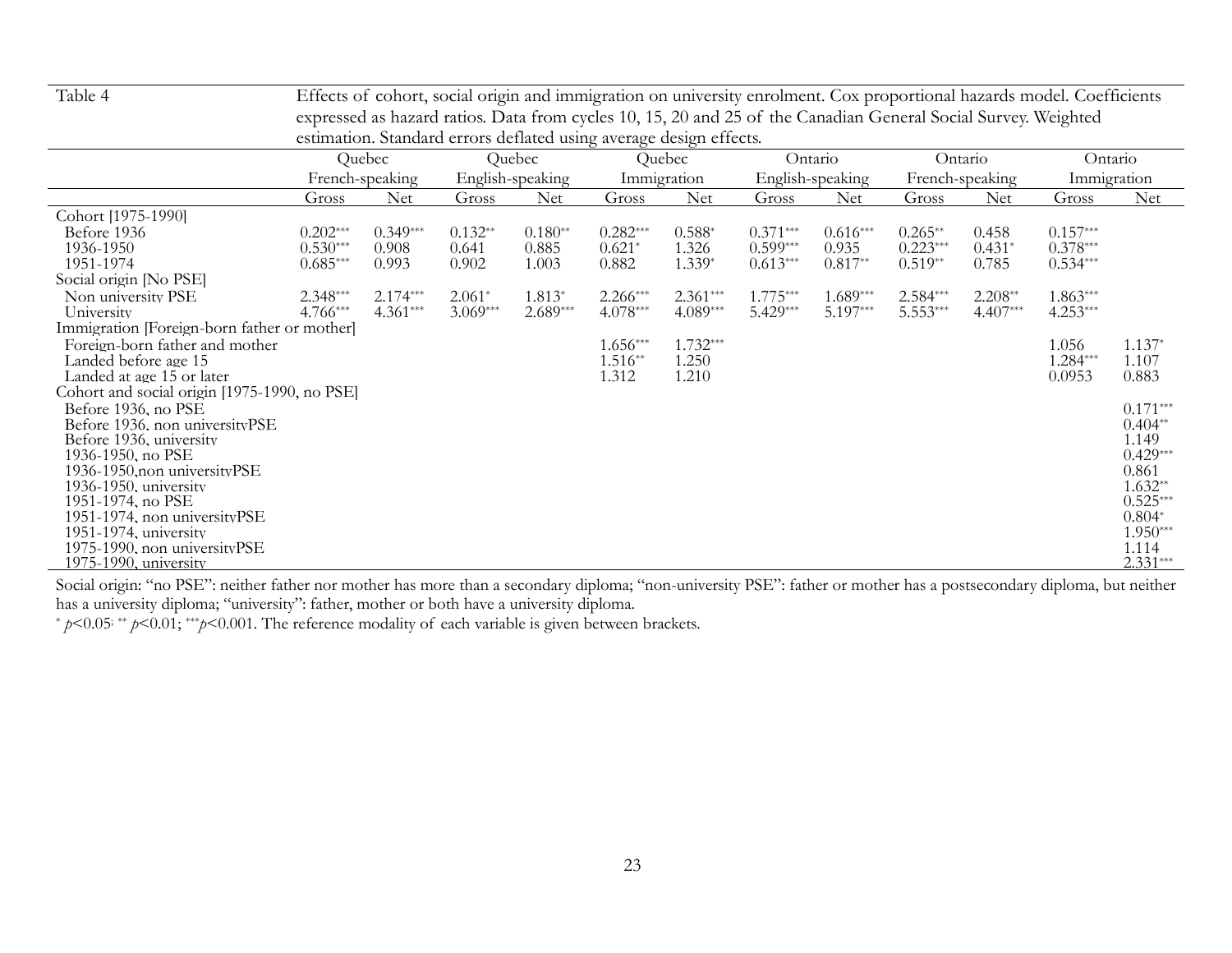

Figure 1: Population aged 18 to 29 by province in thousands, 1966 to 2009. Index of university enrolment, 100 in 1972, Quebec (1966 to 2009) and Ontario (1972 to 2009).

Sources: Lahaye (1989); Ministère de l'Éducation, du Loisir et du Sport du Québec, *Statistiques sur l'éducation 2003-2008*; Association of Universities and Colleges of Canada, *University enrolment in Ontario by registration status, program level, 1972-2009*; Statistics Canada, *Estimates of population, by age group and sex, Canada, provinces and territories, annual (Persons), 1921 to 1971* (CANSIM table 051-0026); *Estimates of population, by age group and sex for July 1, Canada, provinces and territories, annual (Persons), 1971 to 2012*, CANSIM table 051-0001.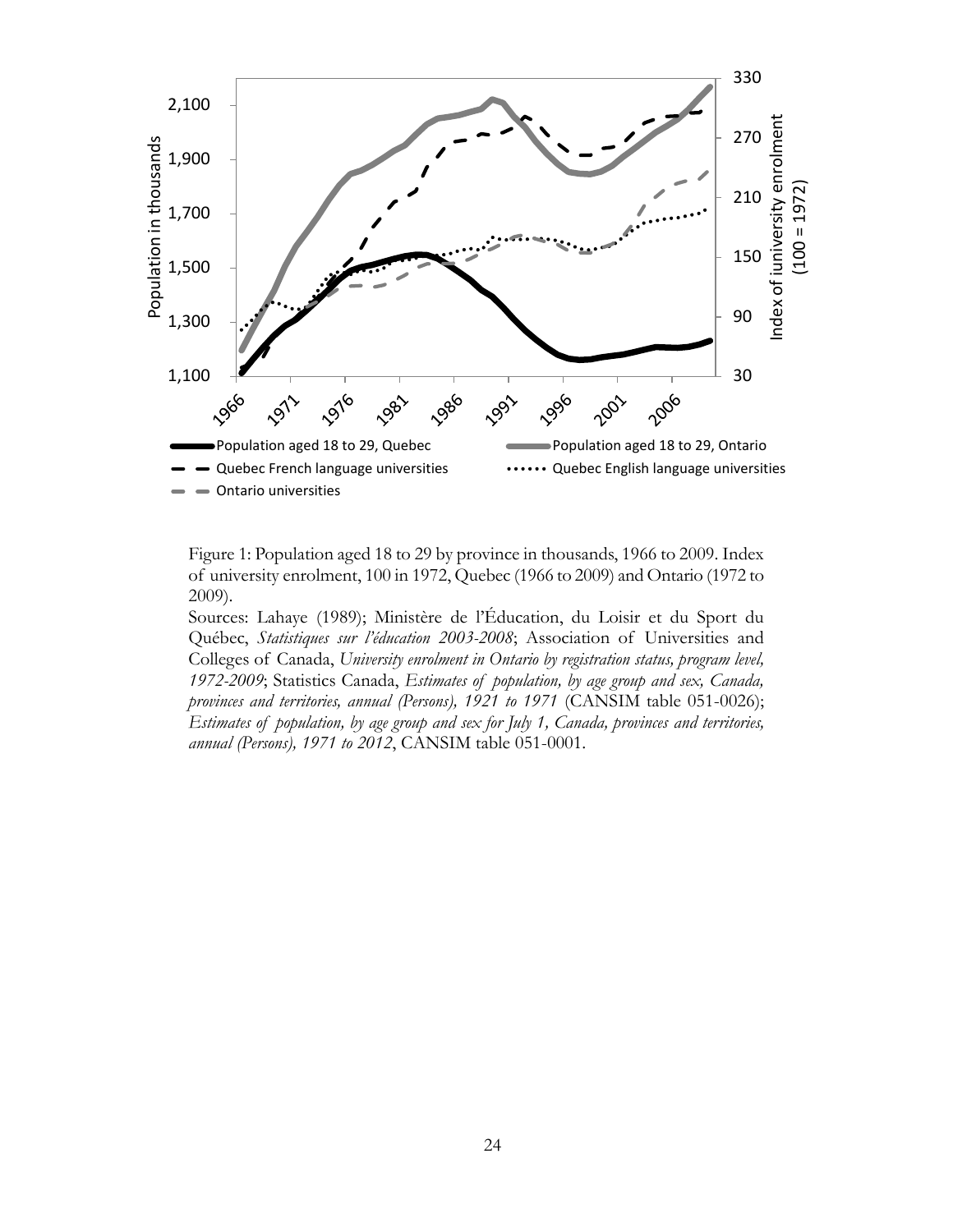



Sources: Lahaye (1989); Ministère de l'Éducation, du Loisir et du Sport du Québec, *Statistiques sur l'éducation 2003-2008*; Association of Universities and Colleges of Canada, *University enrolment in Ontario by registration status, program level, 1972-2009*; Statistics Canada, *Estimates of population, by age group and sex, Canada, provinces and territories, annual (Persons), 1921 to 1971* (CANSIM table 051-0026); *Estimates of population, by age group and sex for July 1, Canada, provinces and territories, annual (Persons), 1971 to 2012*, CANSIM table 051-0001.